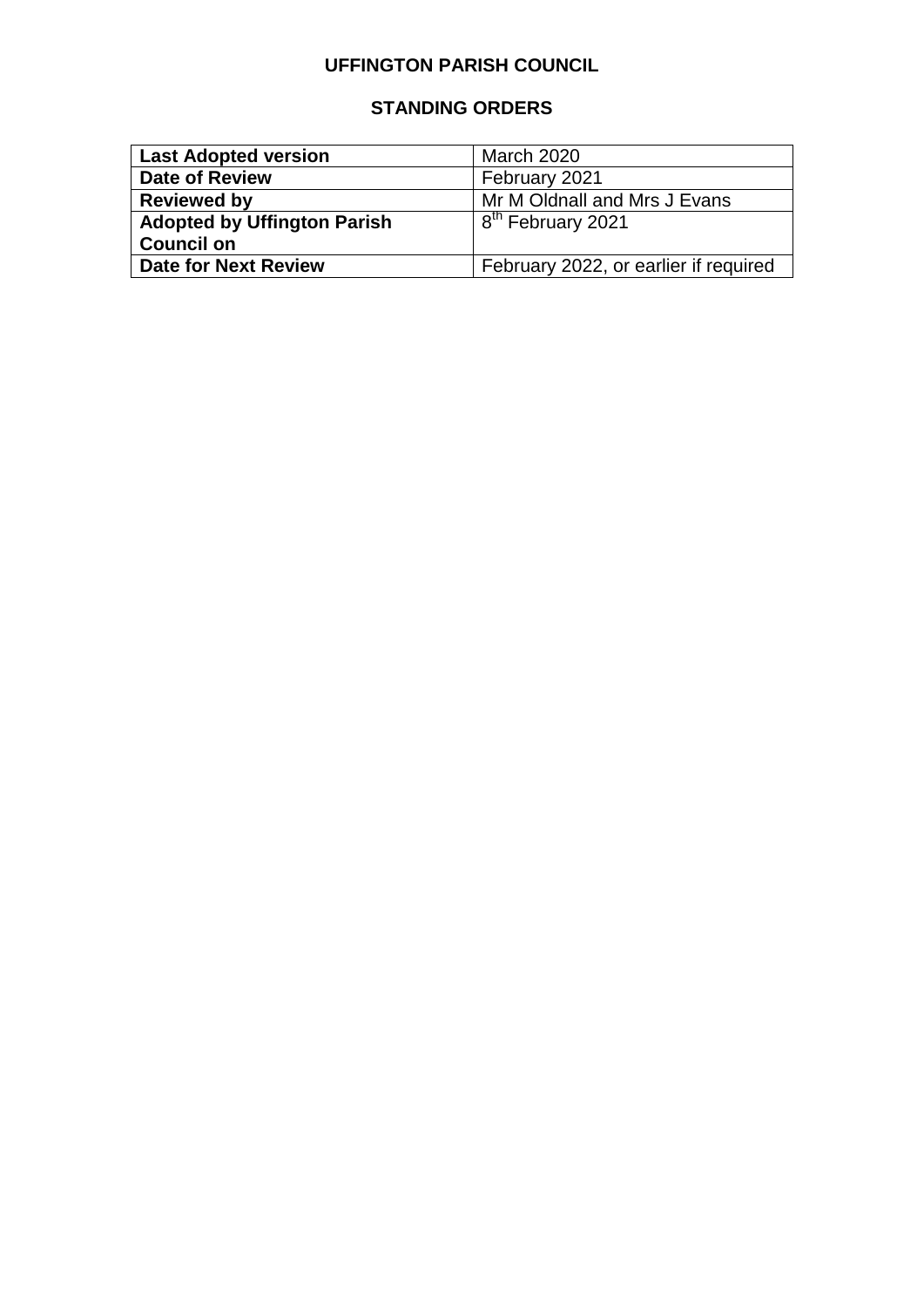# **UFFINGTON PARISH COUNCIL**

# **STANDING ORDERS**

| 1. |                                                             |
|----|-------------------------------------------------------------|
| 2. |                                                             |
| 3. |                                                             |
| 4. |                                                             |
| 5. |                                                             |
| 6. | EXTRAORDINARY MEETINGS OF THE COUNCIL,                      |
| 7. |                                                             |
| 8. |                                                             |
| 9. | MOTIONS FOR A MEETING THAT REQUIRE WRITTEN NOTICE           |
|    | <b>10. MOTIONS AT A MEETING THAT DO NOT REQUIRE WRITTEN</b> |
|    |                                                             |
|    |                                                             |
|    |                                                             |
|    |                                                             |
|    |                                                             |
|    |                                                             |
|    | 17. ACCOUNTS AND ACCOUNTING STATEMENTS 19                   |
|    |                                                             |
|    |                                                             |
|    |                                                             |
|    | 21. RESPONSIBILITIES UNDER DATA PROTECTION LEGISLATION 22   |
|    |                                                             |
|    |                                                             |
|    | 24. COMMUNICATING WITH DISTRICT AND COUNTY OR UNITARY       |
|    |                                                             |
|    |                                                             |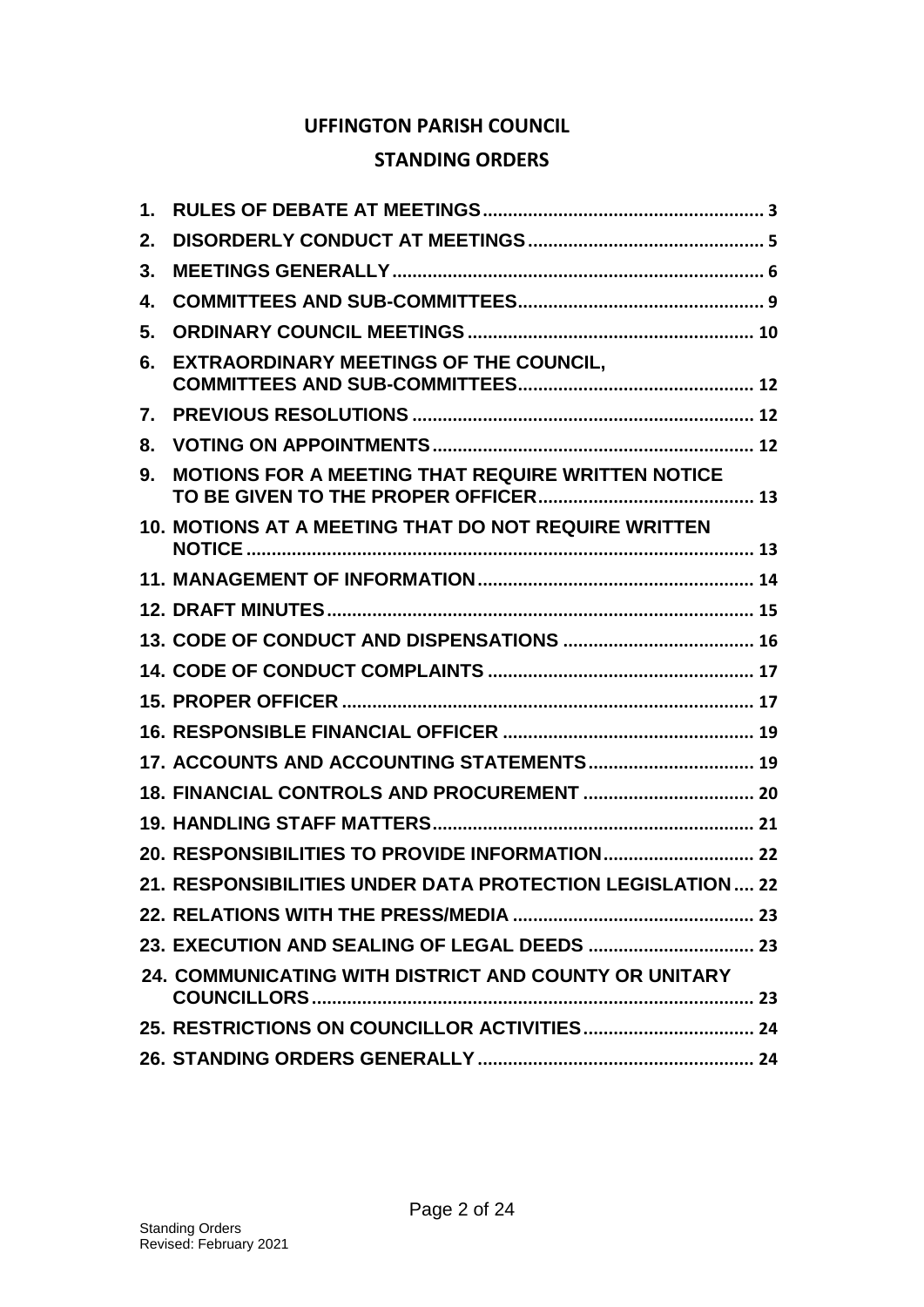### <span id="page-2-0"></span>**1. RULES OF DEBATE AT MEETINGS**

- a Motions on the agenda shall be considered in the order that they appear unless the order is changed at the discretion of the chair of the meeting.
- b A motion (including an amendment) shall not be progressed unless it has been moved and seconded.
- c A motion on the agenda that is not moved by its proposer may be treated by the chair of the meeting as withdrawn.
- d If a motion (including an amendment) has been seconded, it may be withdrawn by the proposer only with the consent of the seconder and the meeting.
- e An amendment is a proposal to remove or add words to a motion. It shall not negate the motion.
- f If an amendment to the original motion is carried, the original motion (as amended) becomes the substantive motion upon which further amendment(s) may be moved.
- g An amendment shall not be considered unless early verbal notice of it is given at the meeting and, if requested by the chair of the meeting, is expressed in writing to the chair.
- h A councillor may move an amendment to their own motion if agreed by the meeting. If a motion has already been seconded, the amendment shall be with the consent of the seconder and the meeting.
- i If there is more than one amendment to an original or substantive motion, the amendments shall be moved in the order directed by the chair of the meeting.
- j Subject to standing order 1(k), only one amendment shall be moved and debated at a time, the order of which shall be directed by the chair of the meeting.
- k One or more amendments may be discussed together if the chair of the meeting considers this expedient but each amendment shall be voted upon separately.
- l A councillor may not move more than one amendment to an original or substantive motion.
- m The mover of an amendment has no right of reply at the end of debate on it.
- n Where a series of amendments to an original motion are carried, the mover of the original motion shall have a right of reply either at the end of debate on the first amendment or at the very end of debate on the final substantive motion immediately before it is put to the vote.
- o Unless permitted by the chair of the meeting, a councillor may speak once in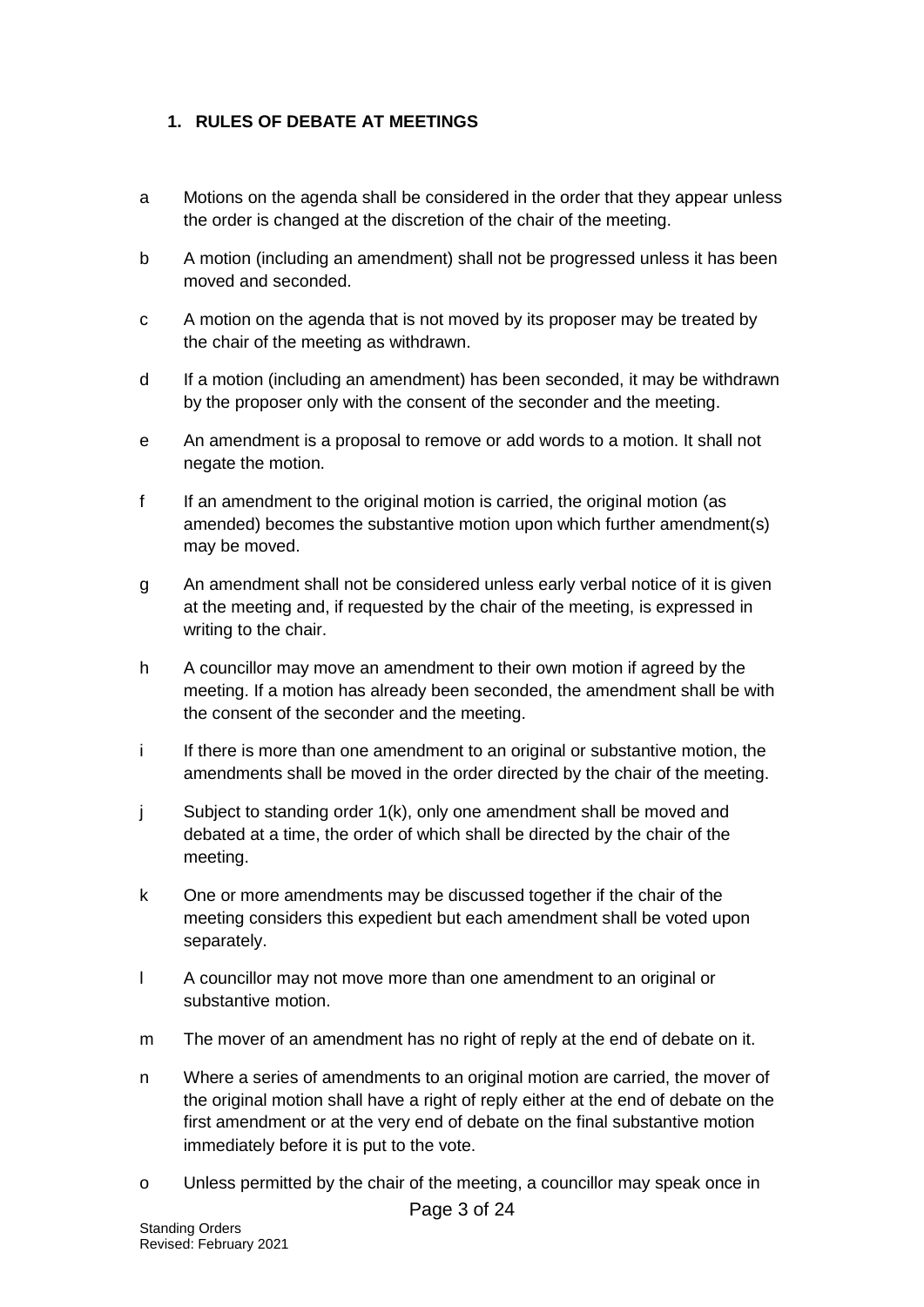the debate on a motion except:

- i. to speak on an amendment moved by another councillor;
- ii. to move or speak on another amendment if the motion has been amended since they last spoke;
- iii. to make a point of order;
- iv. to give a personal explanation; or
- v. to exercise a right of reply.
- p During the debate on a motion, a councillor may interrupt only on a point of order or a personal explanation and the councillor who was interrupted shall stop speaking. A councillor raising a point of order shall identify the standing order which they consider has been breached or specify the other irregularity in the proceedings of the meeting they are concerned by.
- q A point of order shall be decided by the chair of the meeting and their decision shall be final.
- r When a motion is under debate, no other motion shall be moved except:
	- i. to amend the motion;
	- ii. to proceed to the next business;
	- iii. to adjourn the debate;
	- iv. to put the motion to a vote;
	- v. to ask a person to be no longer heard or to leave the meeting;
	- vi. to refer a motion to a committee or sub-committee for consideration;
	- vii. to exclude the public and press;
	- viii. to adjourn the meeting; or
	- ix. to suspend particular standing order(s) excepting those which reflect mandatory statutory or legal requirements.
- s Before an original or substantive motion is put to the vote, the chair of the meeting shall be satisfied that the motion has been sufficiently debated and that the mover of the motion under debate has exercised or waived their right of reply.
- t Excluding motions moved under standing order 1(r), the contributions or speeches by a councillor shall relate only to the motion under discussion and shall not exceed 5 minutes without the consent of the chair of the meeting.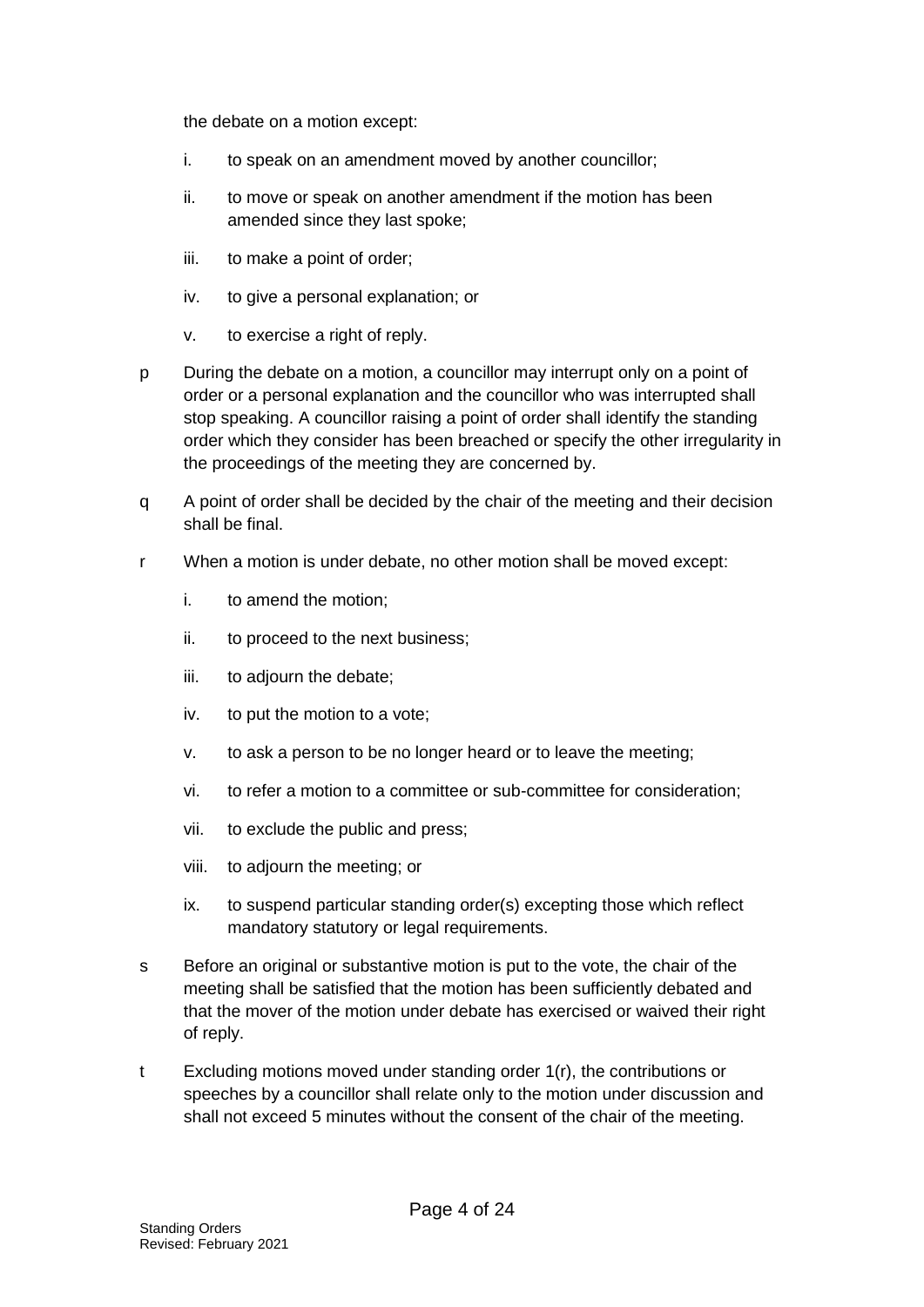# <span id="page-4-0"></span>**2. DISORDERLY CONDUCT AT MEETINGS**

- a No person shall obstruct the transaction of business at a meeting or behave offensively or improperly. If this standing order is ignored, the chair of the meeting shall request such person(s) to moderate or improve their conduct.
- b If person(s) disregard the request of the chair of the meeting to moderate or improve their conduct, any councillor or the chair of the meeting may move that the person be no longer heard or be excluded from the meeting. The motion, if seconded, shall be put to the vote without discussion.
- c If a resolution made under standing order 2(b) is ignored, the chair of the meeting may take further reasonable steps to restore order or to progress the meeting. This may include temporarily suspending or closing the meeting.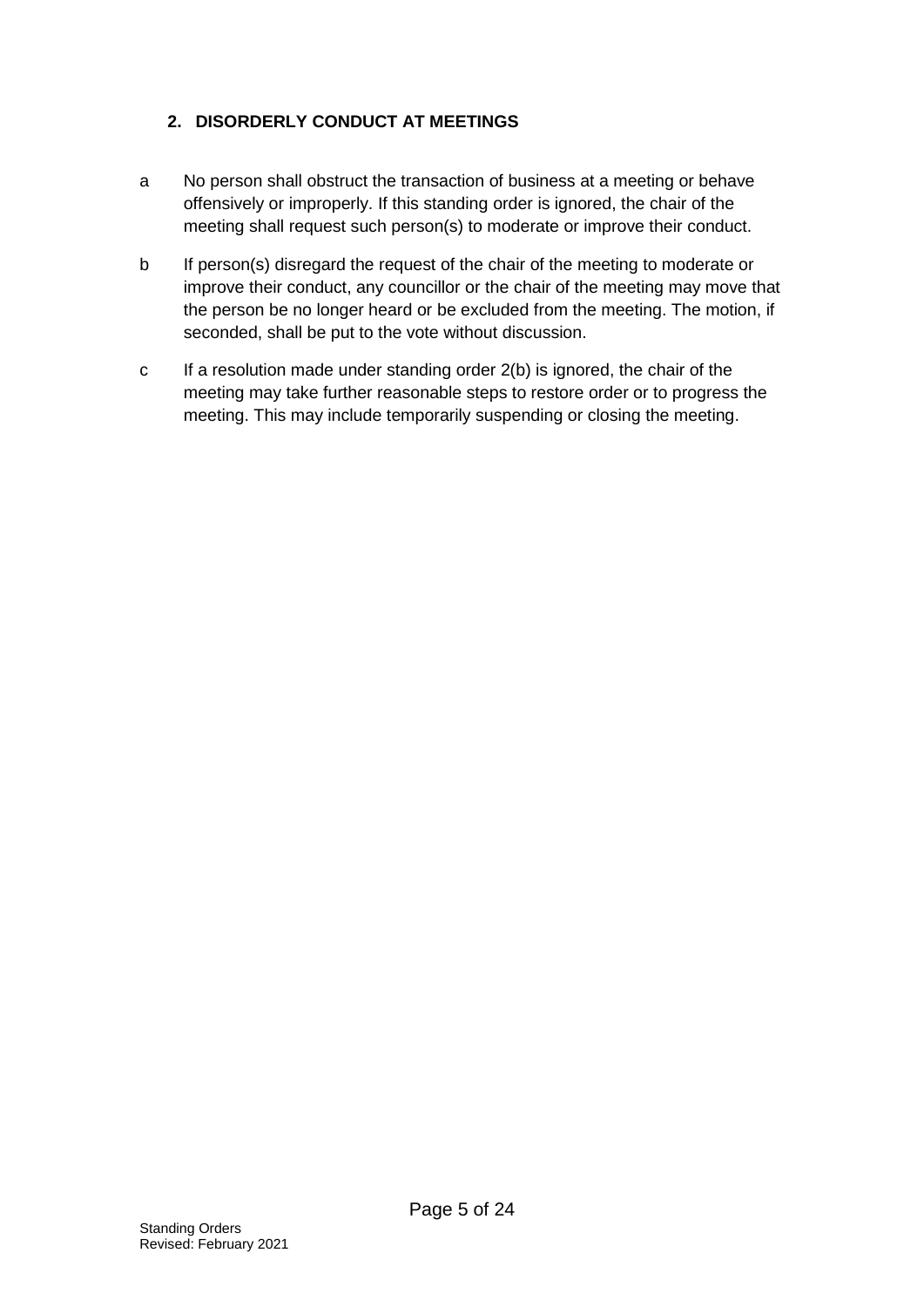#### <span id="page-5-0"></span>**3. MEETINGS GENERALLY**

| <b>Full Council meetings</b> | ● |
|------------------------------|---|
| Committee meetings           |   |
| Sub-committee meetings       |   |

- a **Meetings shall not take place in premises which at the time of the meeting are used for the supply of alcohol, unless no other premises are available free of charge or at a reasonable cost.**
- b **The minimum three clear days for notice of a meeting does not include the day on which notice was issued, the day of the meeting, a Sunday, a day of the Christmas break, a day of the Easter break or of a bank holiday or a day appointed for public thanksgiving or mourning.**
- c **The minimum three clear days' public notice for a meeting does not include the day on which the notice was issued or the day of the meeting unless the meeting is convened at shorter notice**
- ● d **Meetings shall be open to the public unless their presence is prejudicial to the public interest by reason of the confidential nature of the business** 
	- **to be transacted or for other special reasons. The public's exclusion from part or all of a meeting shall be by a resolution which shall give reasons for the public's exclusion.**
		- e Members of the public may make representations, answer questions and give evidence at a meeting which they are entitled to attend in respect of the business on the agenda.
		- f The period of time designated for public participation at a meeting in accordance with standing order 3(e) shall not exceed 30 minutes unless directed by the chair of the meeting.
		- g Subject to standing order 3(f), a member of the public shall not speak for more than 5 minutes.
		- h In accordance with standing order 3(e), a question shall not require a response at the meeting nor start a debate on the question. The chair of the meeting may direct that a written or oral response be given.
		- i A person shall raise their hand when requesting to speak and stand when speaking (except when a person has a disability or is likely to suffer discomfort). The chair of the meeting may at any time permit a person to be seated when speaking.
		- j A person who speaks at a meeting shall direct their comments to the chair of the meeting.
		- k Only one person is permitted to speak at a time. If more than one person wants to speak, the chair of the meeting shall direct the order of speaking.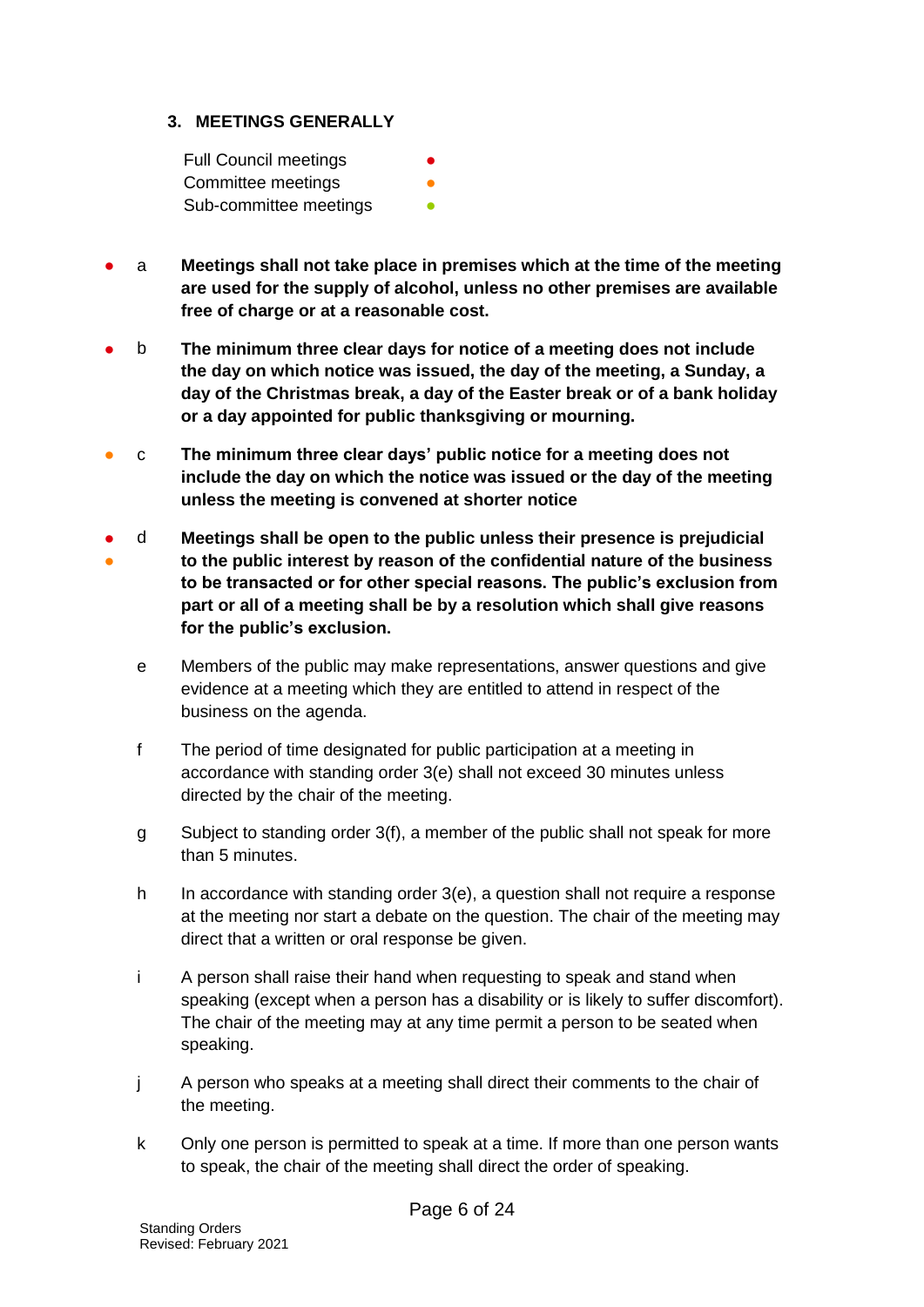- **● ●** l **Subject to standing order 3(m), a person who attends a meeting is permitted to report on the meeting whilst the meeting is open to the public. To "report" means to film, photograph, make an audio recording of meeting proceedings, use any other means for enabling persons not present to see or hear the meeting as it takes place or later or to report or to provide oral or written commentary about the meeting so that the report or commentary is available as the meeting takes place or later to persons not present.**
- ● m **A person present at a meeting may not provide an oral report or oral commentary about a meeting as it takes place without permission.**
- ● n **The press shall be provided with reasonable facilities for the taking of their report of all or part of a meeting at which they are entitled to be present.**
- o **Subject to standing orders which indicate otherwise, anything authorised or required to be done by, to or before the Chair of the Council may in their absence be done by, to or before the Vice-Chair of the Council.**
- p **The Chair of the Council, if present, shall preside at a meeting. If the Chair is absent from a meeting, the Vice-Chair of the Council if present, shall preside. If both the Chair and the Vice-Chair are absent from a meeting, a councillor as chosen by the councillors present at the meeting shall preside at the meeting.**
- q **Subject to a meeting being quorate, all questions at a meeting shall be**
- ● **decided by a majority of the councillors and non-councillors with voting rights present and voting.**
- r **The chair of a meeting may give an original vote on any matter put to the**
- ● **vote, and in the case of an equality of votes may exercise their casting vote whether or not they gave an original vote.**

*See standing orders 5(h) and (i) for the different rules that apply in the election of the Chair of the Council at the annual meeting of the Council.*

- s **Unless standing orders provide otherwise, voting on a question shall be by a show of hands. At the request of a councillor, the voting on any question shall be recorded so as to show whether each councillor present and voting gave their vote for or against that question.** Such a request shall be made before moving on to the next item of business on the agenda.
	- t The minutes of a meeting shall include an accurate record of the following:
		- i. the time and place of the meeting;
		- ii. the names of councillors who are present and the names of councillors who are absent;
		- iii. interests that have been declared by councillors and non-councillors with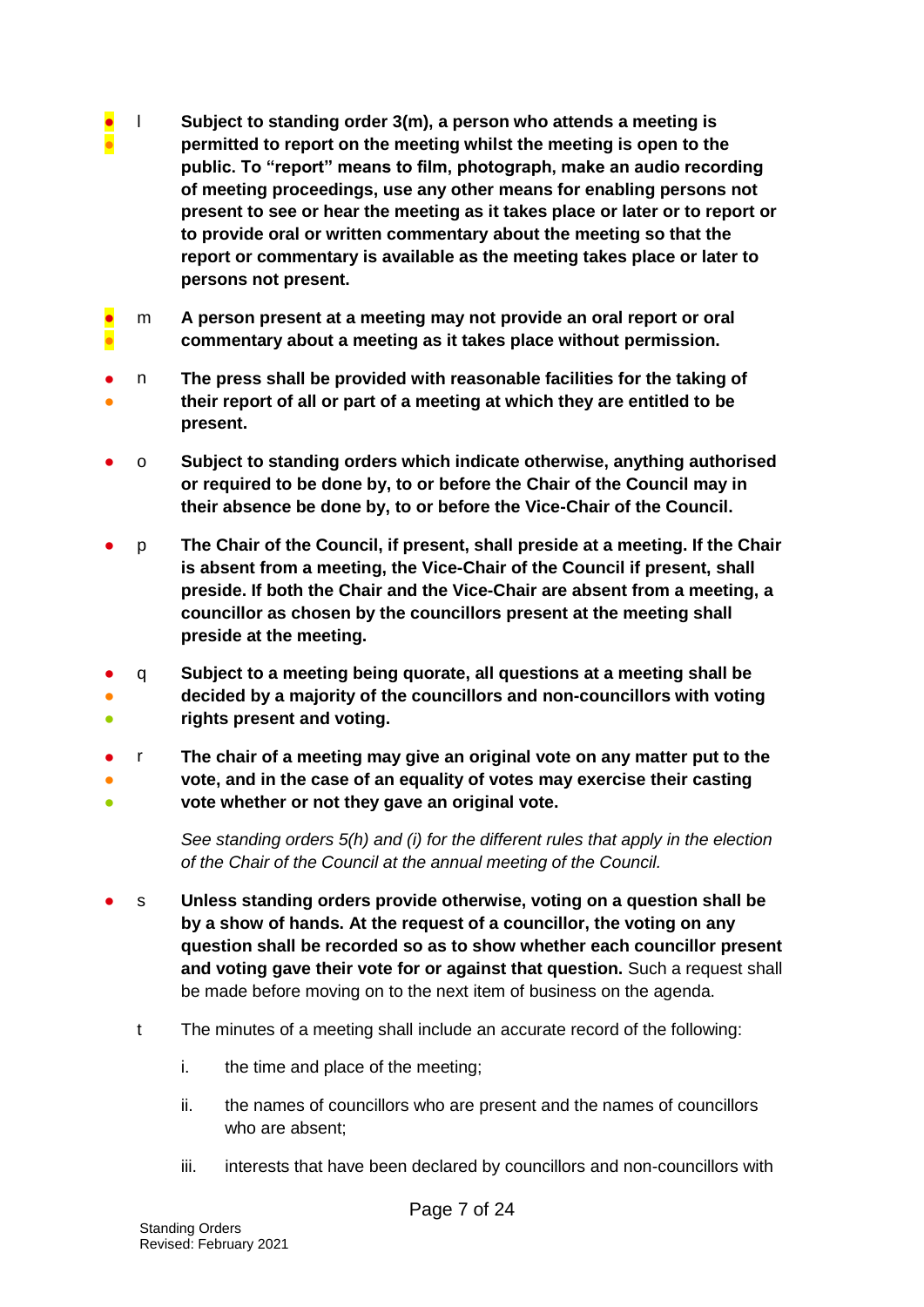voting rights;

- iv. the grant of dispensations (if any) to councillors and non-councillors with voting rights;
- v. whether a councillor or non-councillor with voting rights left the meeting when matters that they held interests in were being considered;
- vi. if there was a public participation session; and
- vii. the resolutions made.

● ● ● u **A councillor or a non-councillor with voting rights who has a disclosable pecuniary interest or another interest as set out in the Council's code of conduct in a matter being considered at a meeting is subject to statutory limitations or restrictions under the code on their right to participate and vote on that matter.**

● v **No business may be transacted at a meeting unless at least one-third of the whole number of members of the Council are present and in no case shall the quorum of a meeting be less than three.**

> *See standing order 4d(viii) for the quorum of a committee or sub-committee meeting.*

- w Where legislation permits meetings may be held remotely using a suitable online platform. Remote meetings are considered the same as face to face meetings and all standing orders relating to meetings will apply.
- x **If a meeting is or becomes inquorate no business shall be transacted** and
- the meeting shall be closed. The business on the agenda for the meeting shall
- be adjourned to another meeting.
	- y A meeting shall not exceed a period of 2 ½ hours.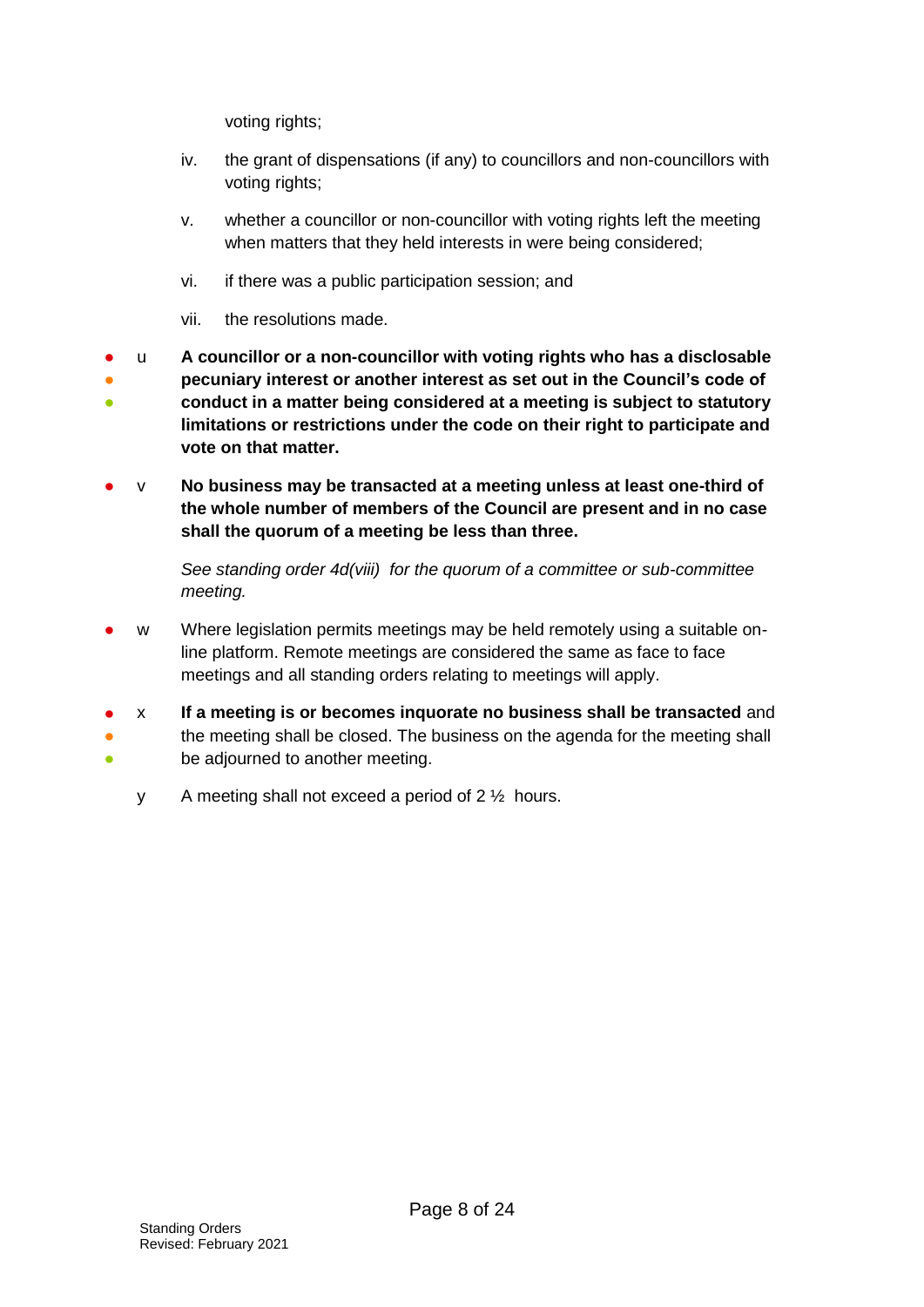#### <span id="page-8-0"></span>**4. COMMITTEES AND SUB-COMMITTEES**

- a **Unless the Council determines otherwise, a committee may appoint a sub-committee whose terms of reference and members shall be determined by the committee.**
- b **The members of a committee may include non-councillors unless it is a committee which regulates and controls the finances of the Council.**
- c **Unless the Council determines otherwise, all the members of an advisory committee and a sub-committee of the advisory committee may be noncouncillors.**
- d The Council may appoint standing committees or other committees as may be necessary, and:
	- i. shall determine their terms of reference;
	- ii. shall determine the number and time of the ordinary meetings of a standing committee up until the date of the next annual meeting of the Council;
	- iii. shall permit a committee, other than in respect of the ordinary meetings of a committee, to determine the number and time of its meetings;
	- iv. shall, subject to standing orders 4(b) and (c), appoint and determine the terms of office of members of such a committee;
	- v. may, subject to standing orders 4(b) and (c), appoint and determine the terms of office of the substitute members to a committee whose role is to replace the ordinary members at a meeting of a committee if the ordinary members of the committee confirm to the Proper Officer 7 days before the meeting that they are unable to attend;
	- vi. shall, after it has appointed the members of a standing committee, appoint the chair of the standing committee;
	- vii. shall permit a committee other than a standing committee, to appoint its own chair at the first meeting of the committee;
	- viii. shall determine the place, notice requirements and quorum for a meeting of a committee and a sub-committee which, in both cases, shall be no less than three;
	- ix. shall determine if the public may participate at a meeting of a committee;
	- x. shall determine if the public and press are permitted to attend the meetings of a sub-committee and also the advance public notice requirements, if any, required for the meetings of a sub-committee;
	- xi. shall determine if the public may participate at a meeting of a subcommittee that they are permitted to attend; and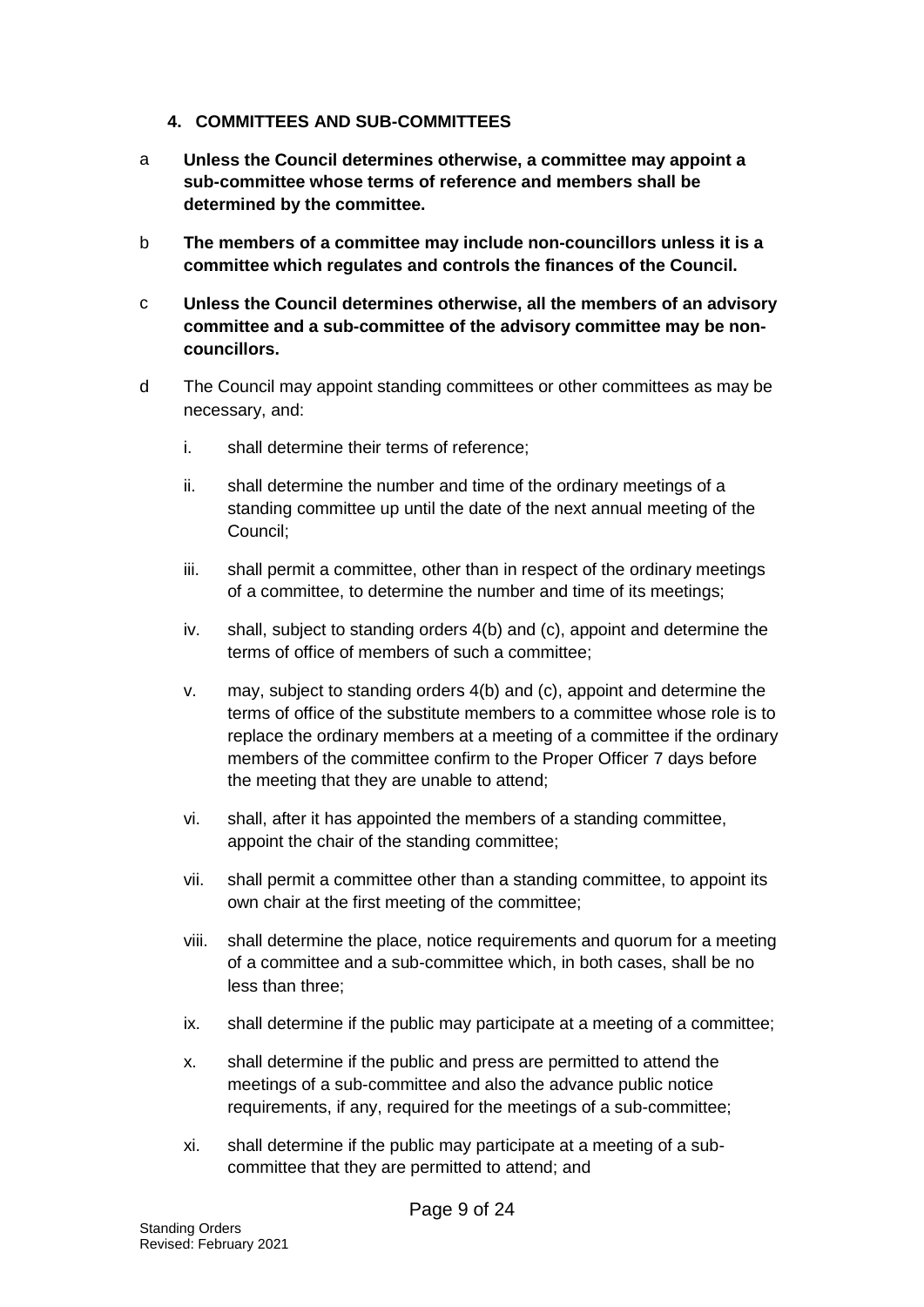xii. may dissolve a committee or a sub-committee.

e. In the rare event that the Council is unable to meet due to a ban on public gatherings, the Council may appoint an Emergency Committee with delegated powers to carry out essential statutory and financial functions. The Emergency Committee will consist of the Chair and Vice-Chair and the Clerk. In the event that either the Chair or Vice-Chair is unavailable any other available Council member may be substituted. The Council will determine the length of time that the committee will be operative and any terms of reference and duration of any sub-committees deemed necessary as allowed under Standing Order 4a.

## <span id="page-9-0"></span>**5. ORDINARY COUNCIL MEETINGS**

- a **In an election year, the annual meeting of the Council shall be held on or within 14 days following the day on which the councillors elected take office.**
- b **In a year which is not an election year, the annual meeting of the Council shall be held on such day in May as the Council decides.**
- c **If no other time is fixed, the annual meeting of the Council shall take place at 6pm.**
- d **In addition to the annual meeting of the Council, at least three other ordinary meetings shall be held in each year on such dates and times as the Council decides.**
- e **The first business conducted at the annual meeting of the Council shall be the election of the Chair and Vice-Chair of the Council.**
- f **The Chair of the Council, unless they have resigned or become disqualified, shall continue in office and preside at the annual meeting until their successor is elected at the next annual meeting of the Council.**
- g **The Vice-Chair of the Council, unless they have resigned or become disqualified, shall hold office until immediately after the election of the Chair of the Council at the next annual meeting of the Council.**
- h **In an election year, if the current Chair of the Council has not been reelected as a member of the Council, they shall preside at the annual meeting until a successor Chair of the Council has been elected. The current Chair of the Council shall not have an original vote in respect of the election of the new Chair of the Council but shall give a casting vote in the case of an equality of votes.**
- i **In an election year, if the current Chair of the Council has been re-elected as a member of the Council, they shall preside at the annual meeting until a new Chair of the Council has been elected. They may exercise an original vote in respect of the election of the new Chair of the Council and shall give a casting vote in the case of an equality of votes.**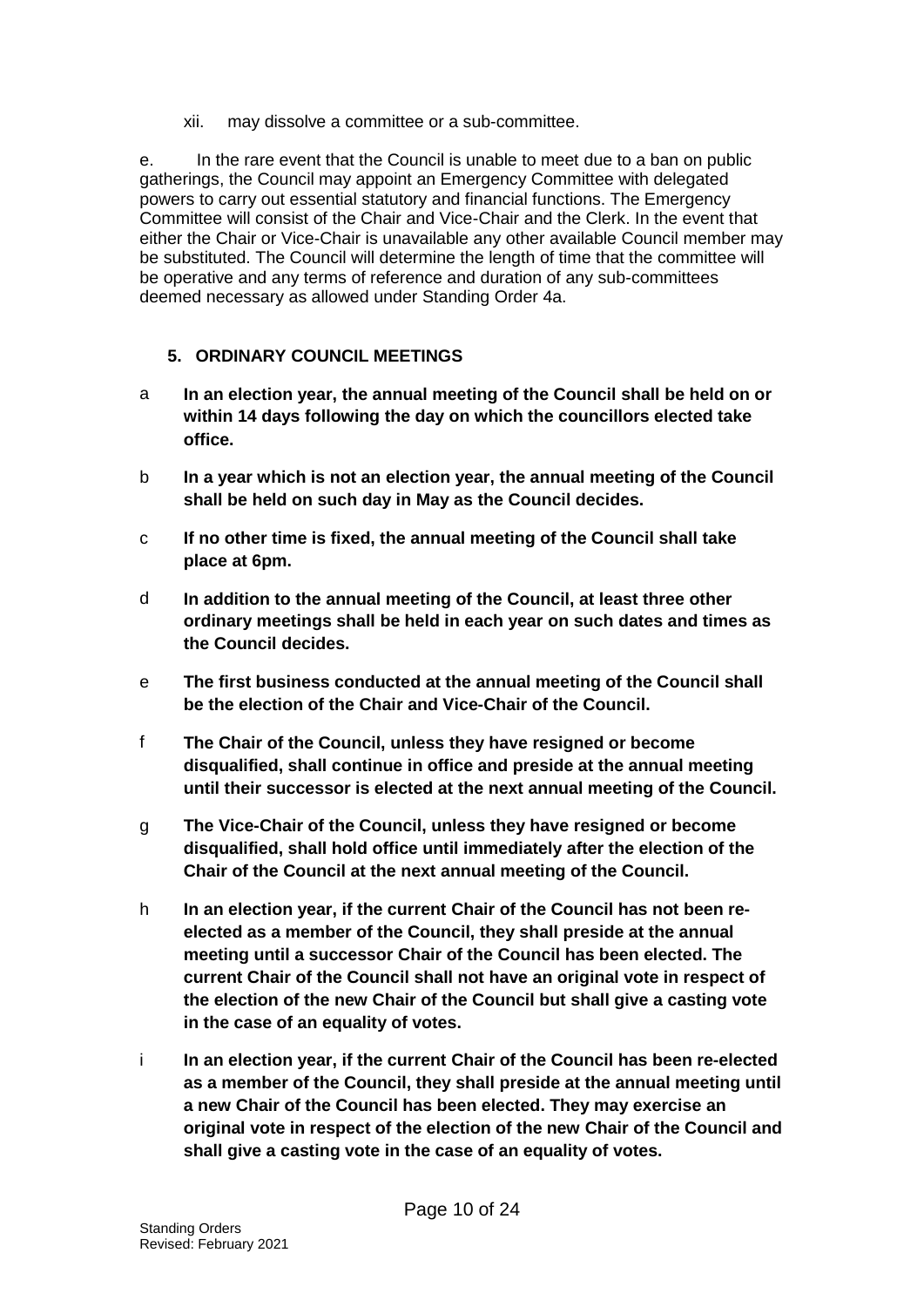- j Following the election of the Chair of the Council and Vice-Chair of the Council at the annual meeting, the business shall include:
	- i. **In an election year, delivery by the Chair of the Council and councillors of their acceptance of office forms unless the Council resolves for this to be done at a later date. In a year which is not an election year, delivery by the Chair of the Council of their acceptance of office form unless the Council resolves for this to be done at a later date;**
	- ii. Confirmation of the accuracy of the minutes of the last meeting of the Council;
	- iii. Receipt of the minutes of the last meeting of a committee;
	- iv. Consideration of the recommendations made by a committee;
	- v. Review of delegation arrangements to committees, sub-committees, staff and other local authorities;
	- vi. Review of the terms of reference for committees;
	- vii. Appointment of members to existing committees;
	- viii. Appointment of any new committees in accordance with standing order 4;
	- ix. Review and adoption of appropriate standing orders and financial regulations;
	- x. Review of arrangements (including legal agreements) with other local authorities, not-for-profit bodies and businesses.
	- xi. Review of representation on or work with external bodies and arrangements for reporting back;
	- xii. In an election year, to make arrangements with a view to the Council becoming eligible to exercise the general power of competence in the future;
	- xiii. Review of inventory of land and other assets including buildings and office equipment;
	- xiv. Confirmation of arrangements for insurance cover in respect of all insurable risks;
	- xv. Review of the Council's and/or staff subscriptions to other bodies;
	- xvi. Review of the Council's complaints procedure;
	- xvii. Review of the Council's policies, procedures and practices in respect of its obligations under freedom of information and data protection legislation (*see also standing orders 11, 20 and 21*);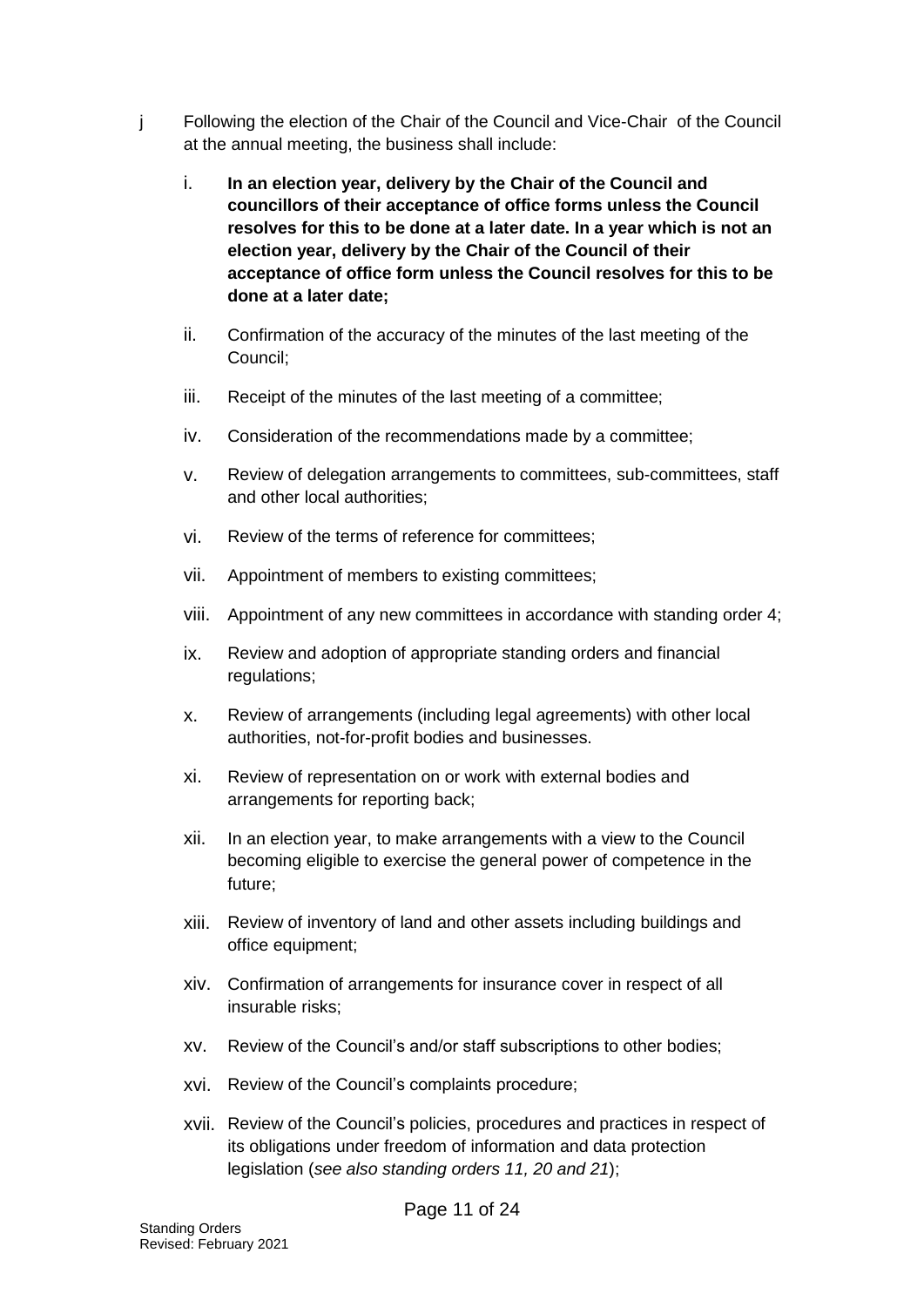- xviii. Review of the Council's policy for dealing with the press/media;
- xix. Review of the Council's employment policies and procedures;
- xx. Review of the Council's expenditure incurred under s.137 of the Local Government Act 1972 or the general power of competence.
- xxi. Determining the time and place of ordinary meetings of the Council up to and including the next annual meeting of the Council.

#### <span id="page-11-0"></span>**6. EXTRAORDINARY MEETINGS OF THE COUNCIL, COMMITTEES AND SUB-COMMITTEES**

- a **The Chair of the Council may convene an extraordinary meeting of the Council at any time.**
- b **If the Chair of the Council does not call an extraordinary meeting of the Council within seven days of having been requested in writing to do so by two councillors, any two councillors may convene an extraordinary meeting of the Council. The public notice giving the time, place and agenda for such a meeting shall be signed by the two councillors.**
- c The chair of a committee may convene an extraordinary meeting of the committee at any time.
- d If the chair of a committee does not call an extraordinary meeting within 7 days of having been requested to do so by 2 members of the committee, any 2 members of the committee may convene an extraordinary meeting of the committee.

## <span id="page-11-1"></span>**7. PREVIOUS RESOLUTIONS**

- a A resolution shall not be reversed within six months except either by a special motion, which requires written notice by at least 2 councillors to be given to the Proper Officer in accordance with standing order 9, or by a motion moved in pursuance of the recommendation of a committee or a sub-committee.
- b When a motion moved pursuant to standing order 7(a) has been disposed of, no similar motion may be moved for a further six months.

c

#### <span id="page-11-2"></span>**8. VOTING ON APPOINTMENTS**

a Where more than two persons have been nominated for a position to be filled by the Council and none of those persons has received an absolute majority of votes in their favour, the name of the person having the least number of votes shall be struck off the list and a fresh vote taken. This process shall continue until a majority of votes is given in favour of one person. A tie in votes may be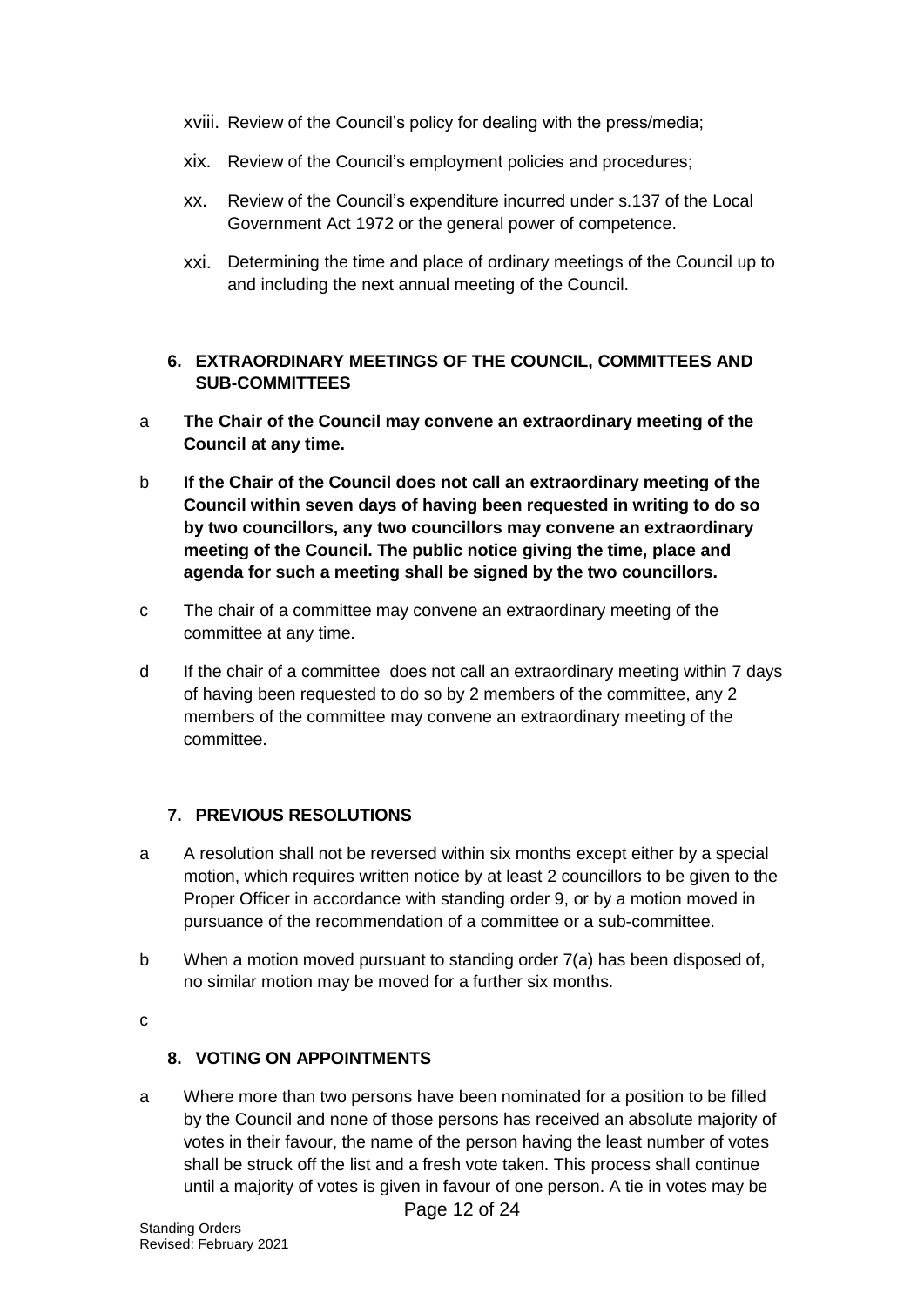settled by the casting vote exercisable by the chair of the meeting.

## <span id="page-12-0"></span>**9. MOTIONS FOR A MEETING THAT REQUIRE WRITTEN NOTICE TO BE GIVEN TO THE PROPER OFFICER**

- a A motion shall relate to the responsibilities of the meeting for which it is tabled and in any event shall relate to the performance of the Council's statutory functions, powers and obligations or an issue which specifically affects the Council's area or its residents.
- b No motion may be moved at a meeting unless it is on the agenda and the mover has given written notice of its wording to the Proper Officer at least 7 clear days before the meeting. Clear days do not include the day of the notice or the day of the meeting.
- c The Proper Officer may, before including a motion on the agenda received in accordance with standing order 9(b), correct obvious grammatical or typographical errors in the wording of the motion.
- d If the Proper Officer considers the wording of a motion received in accordance with standing order 9(b) is not clear in meaning, the motion shall be rejected until the mover of the motion resubmits it, so that it can be understood, in writing, to the Proper Officer at least 7 clear days before the meeting.
- e If the wording or subject of a proposed motion is considered improper, the Proper Officer shall consult with the chair of the forthcoming meeting or, as the case may be, the councillors who have convened the meeting, to consider whether the motion shall be included in the agenda or rejected.
- f The decision of the Proper Officer as to whether or not to include the motion on the agenda shall be final.
- g Motions received shall be recorded and numbered in the order that they are received.
- h Motions rejected shall be recorded with an explanation by the Proper Officer of the reason for rejection.

## <span id="page-12-1"></span>**10. MOTIONS AT A MEETING THAT DO NOT REQUIRE WRITTEN NOTICE**

- a The following motions may be moved at a meeting without written notice to the Proper Officer:
	- i. to correct an inaccuracy in the draft minutes of a meeting;
	- ii. to move to a vote;
	- iii. to defer consideration of a motion;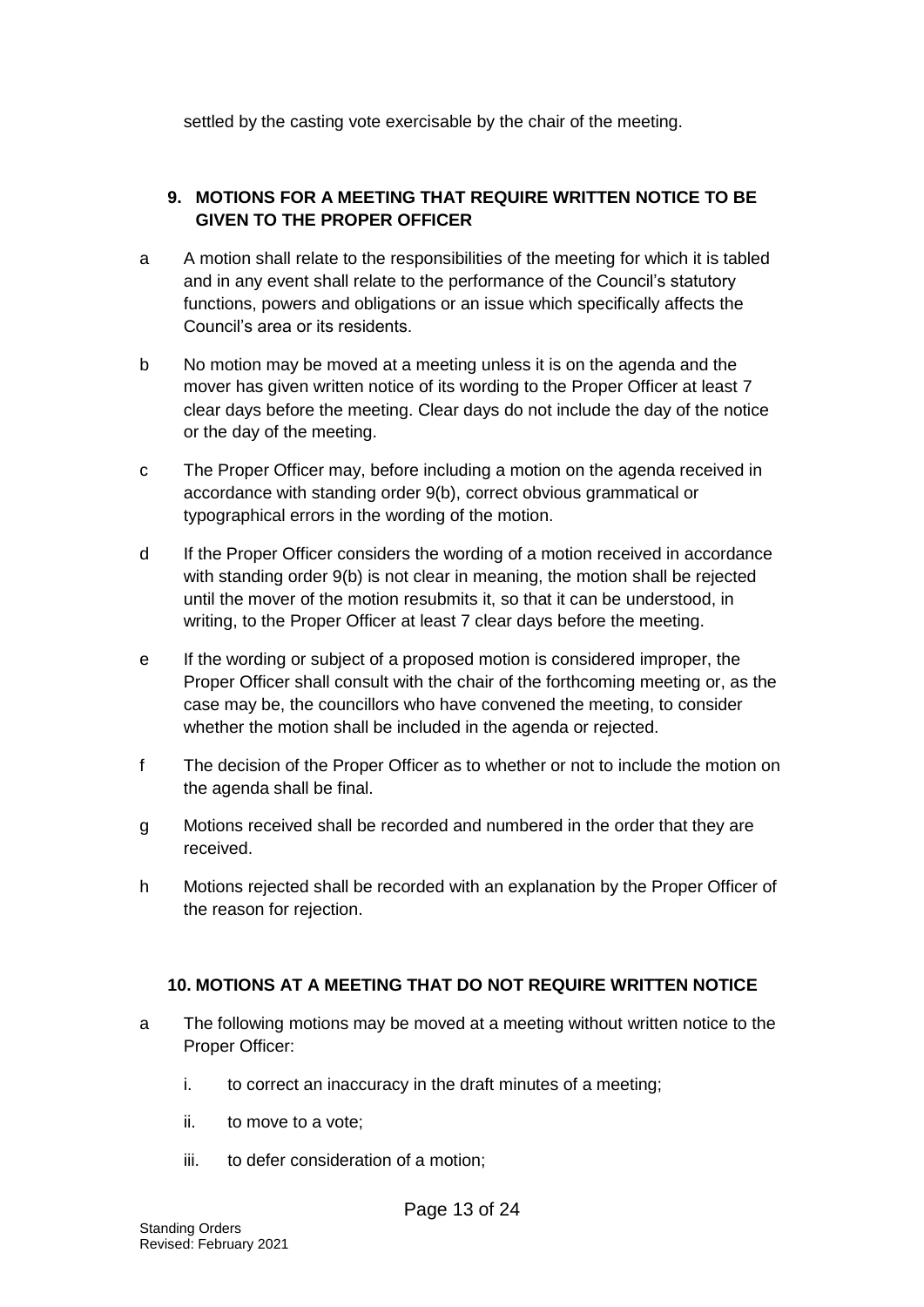- iv. to refer a motion to a particular committee or sub-committee;
- v. to appoint a person to preside at a meeting;
- vi. to change the order of business on the agenda;
- vii. to proceed to the next business on the agenda;
- viii. to require a written report;
- ix. to appoint a committee or sub-committee and their members;
- x. to extend the time limits for speaking;
- xi. to exclude the press and public from a meeting in respect of confidential or other information which is prejudicial to the public interest;
- xii. to not hear further from a councillor or a member of the public;
- xiii. to exclude a councillor or member of the public for disorderly conduct;
- xiv. to temporarily suspend the meeting;
- xv. to suspend a particular standing order (unless it reflects mandatory statutory or legal requirements);
- xvi. to adjourn the meeting; or
- xvii. to close the meeting.

#### <span id="page-13-0"></span>**11. MANAGEMENT OF INFORMATION**

*See also standing order 20.*

- a **The Council shall have in place and keep under review, technical and organisational measures to keep secure information (including personal data) which it holds in paper and electronic form. Such arrangements shall include deciding who has access to personal data and encryption of personal data.**
- b **The Council shall have in place, and keep under review, policies for the retention and safe destruction of all information (including personal data) which it holds in paper and electronic form. The Council's retention policy shall confirm the period for which information (including personal data) shall be retained or if this is not possible the criteria used to determine that period (e.g. the Limitation Act 1980).**
- c **The agenda, papers that support the agenda and the minutes of a meeting shall not disclose or otherwise undermine confidential information or personal data without legal justification.**
- d **Councillors, staff, the Council's contractors and agents shall not disclose**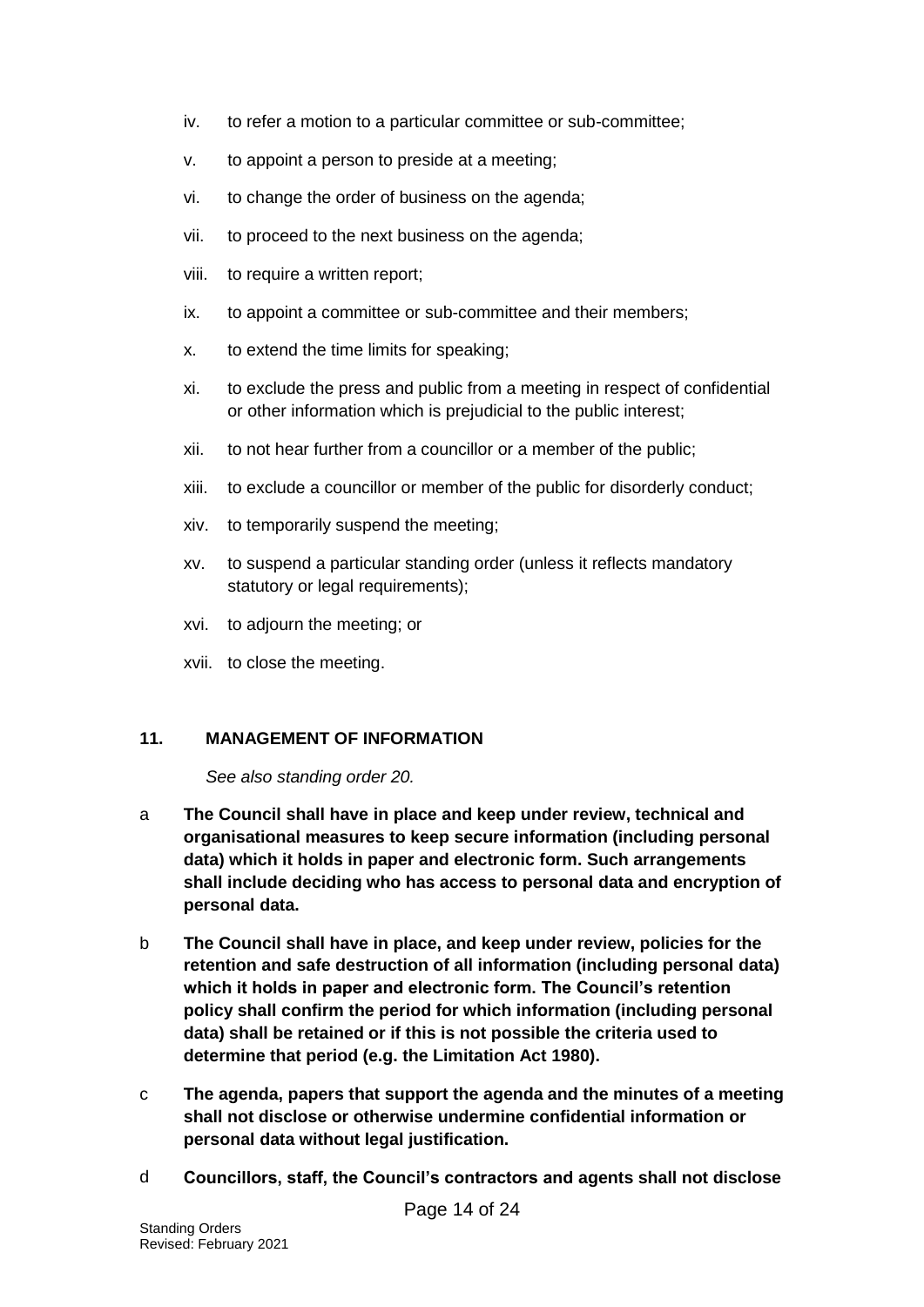### **confidential information or personal data without legal justification.**

#### <span id="page-14-0"></span>**12. DRAFT MINUTES**

**Full Council meetings** Committee meetings Sub-committee meetings

- a If the draft minutes of a preceding meeting have been served on councillors with the agenda to attend the meeting at which they are due to be approved for accuracy, they shall be taken as read.
- b There shall be no discussion about the draft minutes of a preceding meeting except in relation to their accuracy. A motion to correct an inaccuracy in the draft minutes shall be moved in accordance with standing order  $10(a)(i)$ .
- c The accuracy of draft minutes, including any amendment(s) made to them, shall be confirmed by resolution and shall be signed by the chair of the meeting and stand as an accurate record of the meeting to which the minutes relate.
- d If the chair of the meeting does not consider the minutes to be an accurate record of the meeting to which they relate, they shall sign the minutes and include a paragraph in the following terms or to the same effect:

"The chair of this meeting does not believe that the minutes of the meeting of the ( ) held on [date] in respect of ( ) were a correct record but their view was not upheld by the meeting and the minutes are confirmed as an accurate record of the proceedings."

- e **If the Council's gross annual income or expenditure (whichever is higher) does not exceed £25,000, it shall publish draft minutes on a website which is publicly accessible and free of charge not later than one month after the meeting has taken place.**
	- f Subject to the publication of draft minutes in accordance with standing order 12(e) and standing order 20(a) and following a resolution which confirms the accuracy of the minutes of a meeting, the draft minutes or recordings of the meeting for which approved minutes exist shall be destroyed.

● ● ●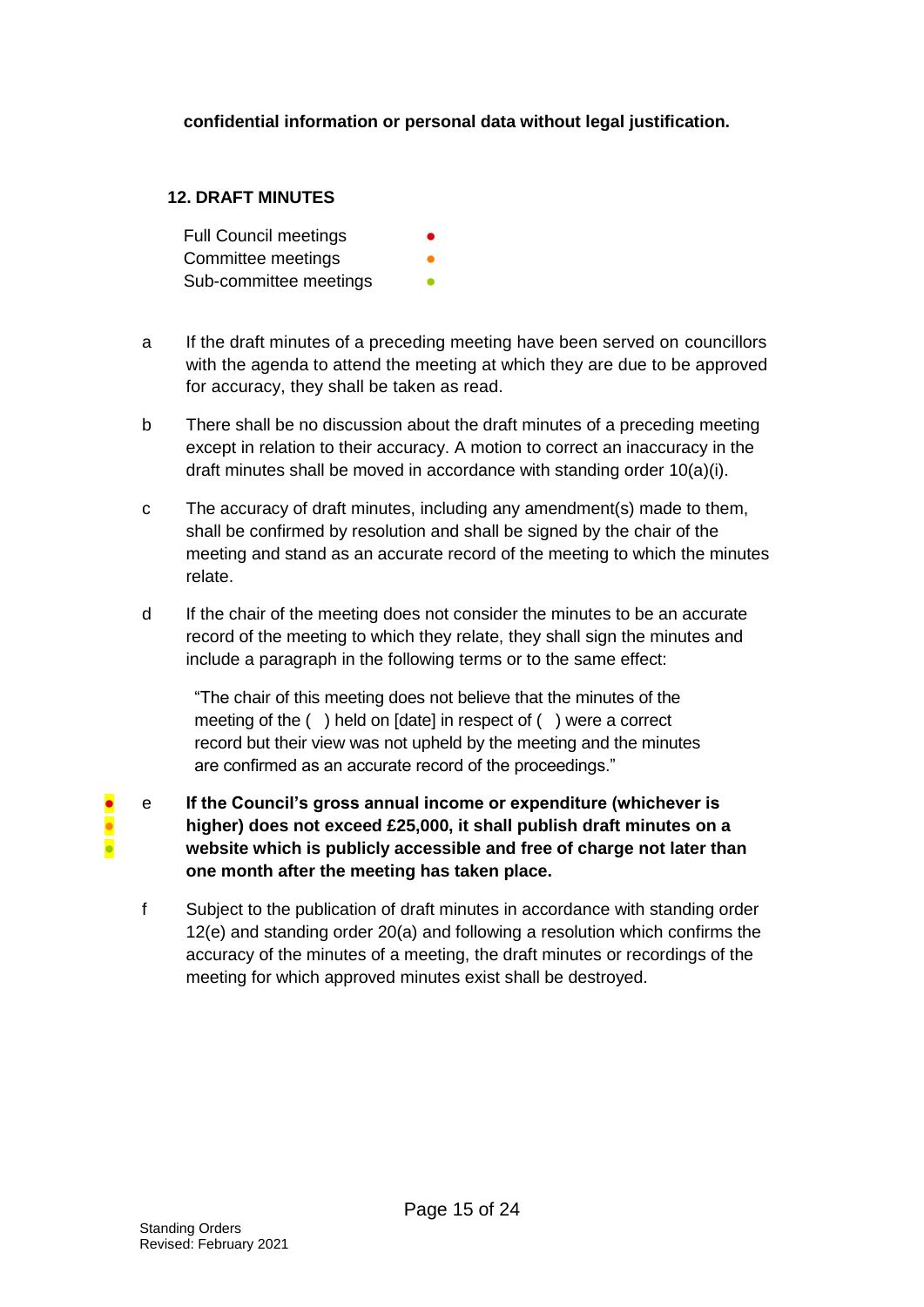### <span id="page-15-0"></span>**13. CODE OF CONDUCT AND DISPENSATIONS**

*See also standing order 3(u).*

- a All councillors and non-councillors with voting rights shall observe the code of conduct adopted by the Council.
- b Unless they have been granted a dispensation, a councillor or non-councillor with voting rights shall withdraw from a meeting when it is considering a matter in which they have a disclosable pecuniary interest. They may return to the meeting after it has considered the matter in which they had the interest.
- c Unless they have been granted a dispensation, a councillor or non-councillor with voting rights shall withdraw from a meeting when it is considering a matter in which they have another interest if so required by the Council's code of conduct. They may return to the meeting after it has considered the matter in which they had the interest.
- d **Dispensation requests shall be in writing and submitted to the Proper Officer** as soon as possible before the meeting, or failing that, at the start of the meeting for which the dispensation is required.
- e A decision as to whether to grant a dispensation shall be made by the Proper Officer and that decision is final.
- f A dispensation request shall confirm:
	- i. the description and the nature of the disclosable pecuniary interest or other interest to which the request for the dispensation relates;
	- ii. whether the dispensation is required to participate at a meeting in a discussion only or a discussion and a vote;
	- iii. the date of the meeting or the period (not exceeding four years) for which the dispensation is sought; and
	- iv. an explanation as to why the dispensation is sought.
- **g** Subject to standing orders 13(d) and (f), a dispensation request shall be considered by the Proper Officer before the meeting or, if this is not possible, at the start of the meeting for which the dispensation is required.
- **h A dispensation may be granted in accordance with standing order 13(e) if having regard to all relevant circumstances any of the following apply:**
	- **i. without the dispensation the number of persons prohibited from participating in the particular business would be so great a proportion of the meeting transacting the business as to impede the transaction of the business;**
	- **ii. granting the dispensation is in the interests of persons living in the Council's area; or**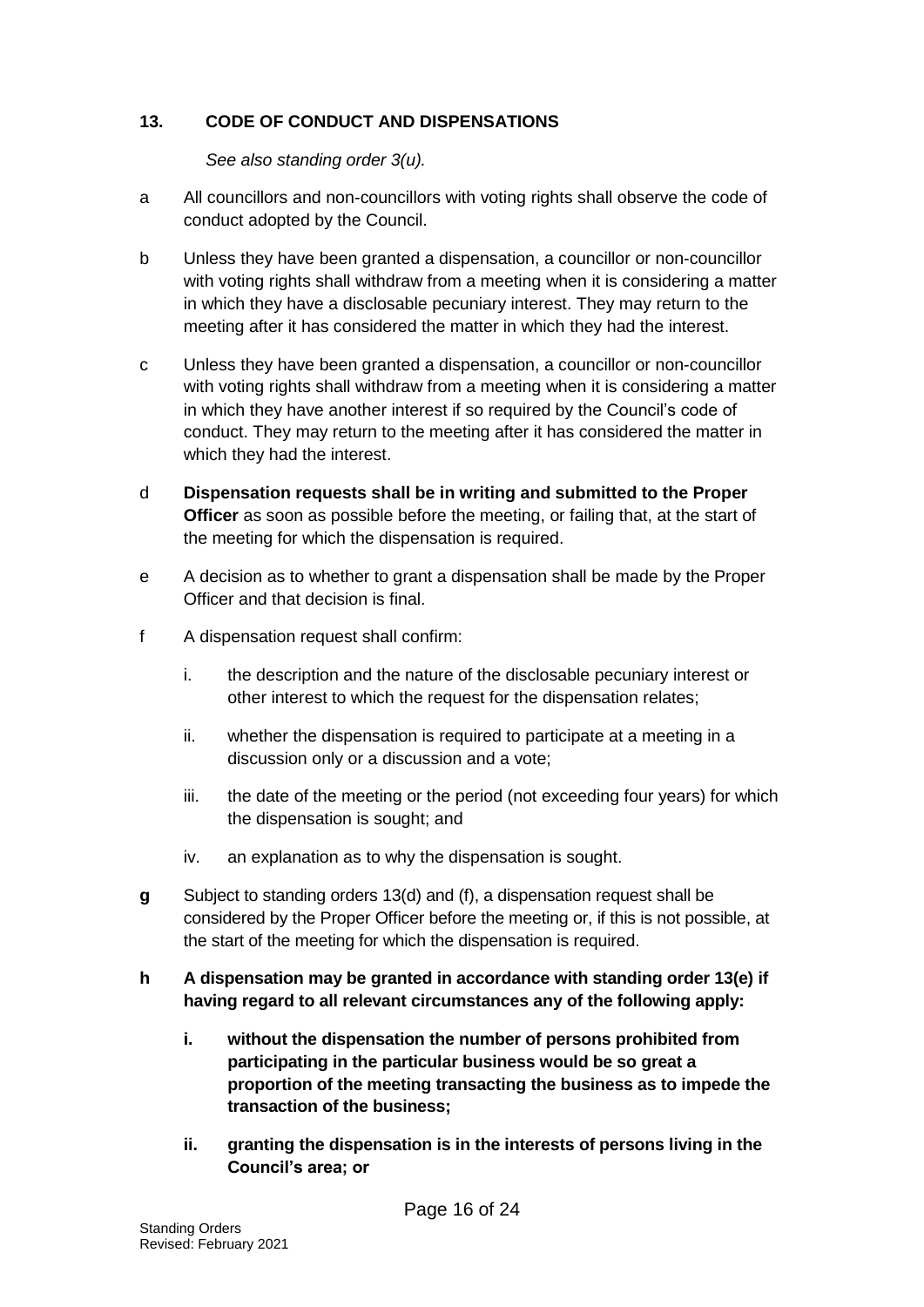### **iii. it is otherwise appropriate to grant a dispensation.**

## <span id="page-16-0"></span>**14. CODE OF CONDUCT COMPLAINTS**

- a Upon notification by the District or Unitary Council that it is dealing with a complaint that a councillor or non-councillor with voting rights has breached the Council's code of conduct, the Proper Officer shall, subject to standing order 11, report this to the Council.
- b Where the notification in standing order 14(a) relates to a complaint made by the Proper Officer, the Proper Officer shall notify the Chair of Council of this fact, and the Chair shall nominate another staff member to assume the duties of the Proper Officer in relation to the complaint until it has been determined and the Council has agreed what action, if any, to take in accordance with standing order 14(d).
- c The Council may:
	- i. provide information or evidence where such disclosure is necessary to investigate the complaint or is a legal requirement;
	- ii. seek information relevant to the complaint from the person or body with statutory responsibility for investigation of the matter;
- d **Upon notification by the District or Unitary Council that a councillor or non-councillor with voting rights has breached the Council's code of conduct, the Council shall consider what, if any, action to take against him. Such action excludes disqualification or suspension from office.**

#### <span id="page-16-1"></span>**15. PROPER OFFICER**

- a The Proper Officer shall be either (i) the clerk or (ii) other staff member(s) nominated by the Council to undertake the work of the Proper Officer when the Proper Officer is absent.
- b The Proper Officer shall:
	- i. **at least three clear days before a meeting of the council, a committee** or a sub-committee**,**
		- **serve on councillors by delivery or post at their residences or by email authenticated in such manner as the Proper Officer thinks fit, a signed summons confirming the time, place and the agenda (provided the councillor has consented to service by email), and**
		- **Provide, in a conspicuous place, public notice of the time, place and agenda (provided that the public notice with agenda of an extraordinary meeting of the Council convened by councillors is signed by them).**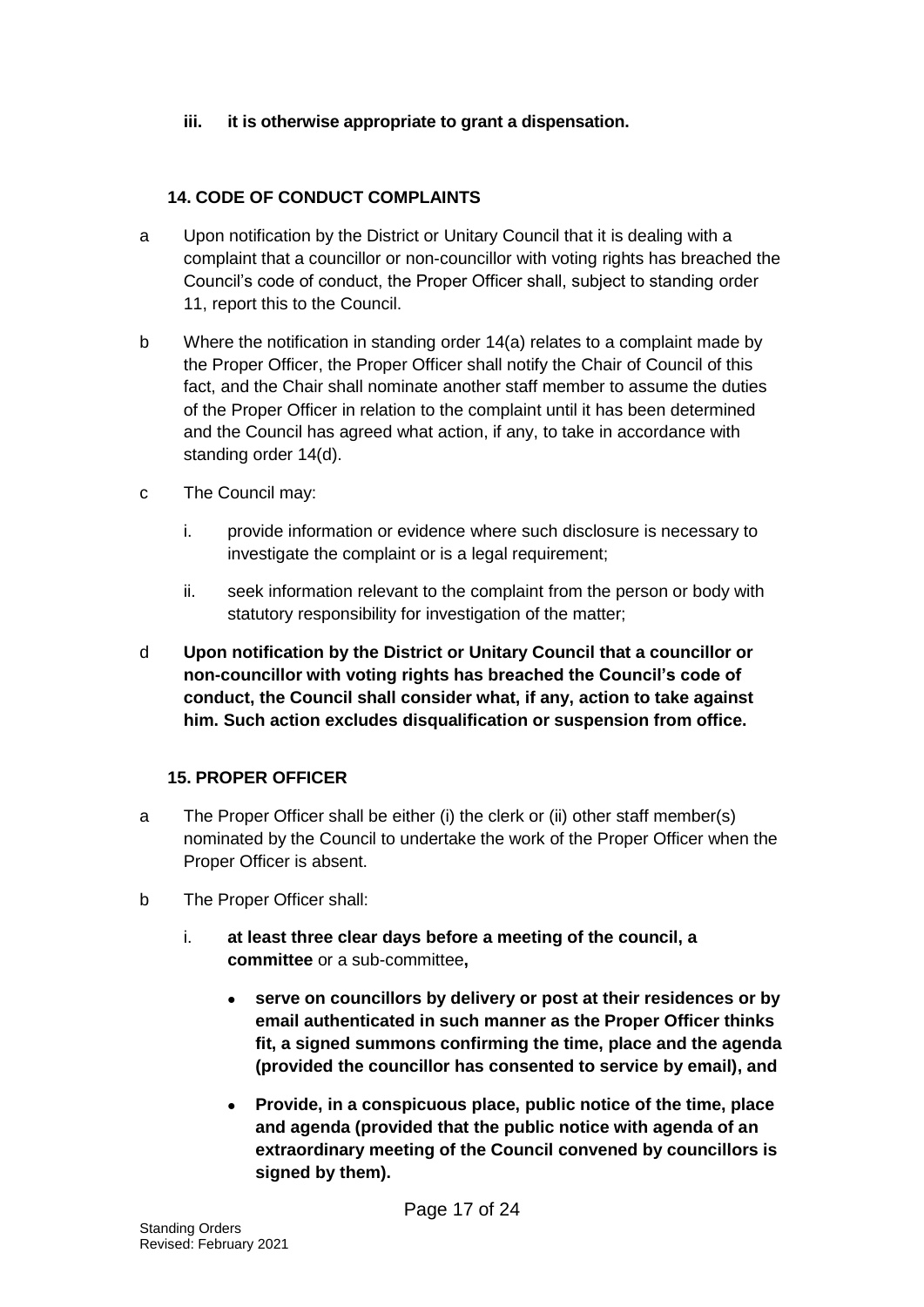*See standing order 3(b) for the meaning of clear days for a meeting of a full council and standing order 3(c) for the meaning of clear days for a meeting of a committee;*

- ii. subject to standing order 9, include on the agenda all motions in the order received unless a councillor has given written notice at least 7 days before the meeting confirming their withdrawal of it;
- iii. **convene a meeting of the Council for the election of a new Chair of the Council, occasioned by a casual vacancy in their office;**
- iv. **facilitate inspection of the minute book by local government electors;**
- v. **receive and retain copies of byelaws made by other local authorities;**
- vi. hold acceptance of office forms from councillors;
- vii. hold a copy of every councillor's register of interests;
- viii. assist with responding to requests made under freedom of information legislation and rights exercisable under data protection legislation, in accordance with the Council's relevant policies and procedures;
- ix. liaise, as appropriate, with the Council's Data Protection Officer (if there is one);
- x. receive and send general correspondence and notices on behalf of the Council except where there is a resolution to the contrary;
- xi. assist in the organisation of, storage of, access to, security of and destruction of information held by the Council in paper and electronic form subject to the requirements of data protection and freedom of information legislation and other legitimate requirements (e.g. the Limitation Act 1980);
- xii. arrange for legal deeds to be executed; (*see also standing order 23);*
- xiii. arrange or manage the prompt authorisation, approval, and instruction regarding any payments to be made by the Council in accordance with its financial regulations;
- xiv. record every planning application notified to the Council and the Council's response to the local planning authority in a spreadsheet for such purpose;
- xv. refer a planning application received by the Council to the Chair or in their absence the Vice-Chair of the Council within two working days of receipt to facilitate an extraordinary meeting if the nature of a planning application requires consideration before the next ordinary meeting of the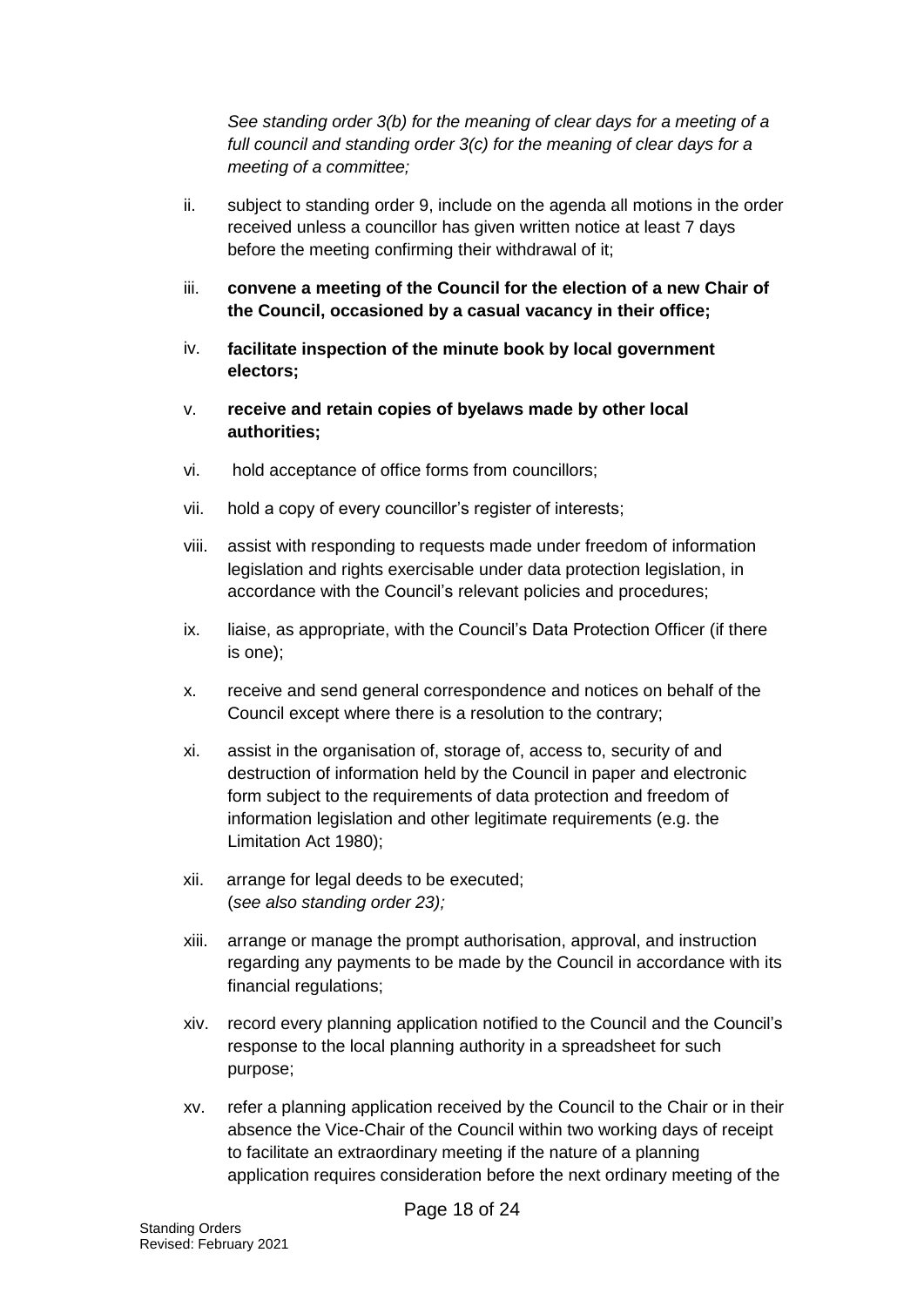Council;

- xvi. manage access to information about the Council via the publication scheme; and
- xvii. retain custody of the seal of the Council (if there is one) which shall not be used without a resolution to that effect. (s*ee also standing order 23).*

# <span id="page-18-0"></span>**16. RESPONSIBLE FINANCIAL OFFICER**

a The Council shall appoint appropriate staff member(s) to undertake the work of the Responsible Financial Officer when the Responsible Financial Officer is absent.

# <span id="page-18-1"></span>**17. ACCOUNTS AND ACCOUNTING STATEMENTS**

- a "Proper practices" in standing orders refer to the most recent version of "Governance and Accountability for Local Councils – a Practitioners' Guide".
- b All payments by the Council shall be authorised, approved and paid in accordance with the law, proper practices and the Council's financial regulations.
- c The Responsible Financial Officer shall supply to each councillor as soon as practicable after 30 June, 30 September and 31 December in each year a statement to summarise:
	- i. the Council's receipts and payments (or income and expenditure) for each quarter;
	- ii. the Council's aggregate receipts and payments (or income and expenditure) for the year to date;
	- iii. the balances held at the end of the quarter being reported and

which includes a comparison with the budget for the financial year and highlights any actual or potential overspends.

- d As soon as possible after the financial year end at 31 March, the Responsible Financial Officer shall provide:
	- i. each councillor with a statement summarising the Council's receipts and payments (or income and expenditure) for the last quarter and the year to date for information; and
	- ii. to the Council the accounting statements for the year in the form of Section 2 of the annual governance and accountability return, as required by proper practices, for consideration and approval.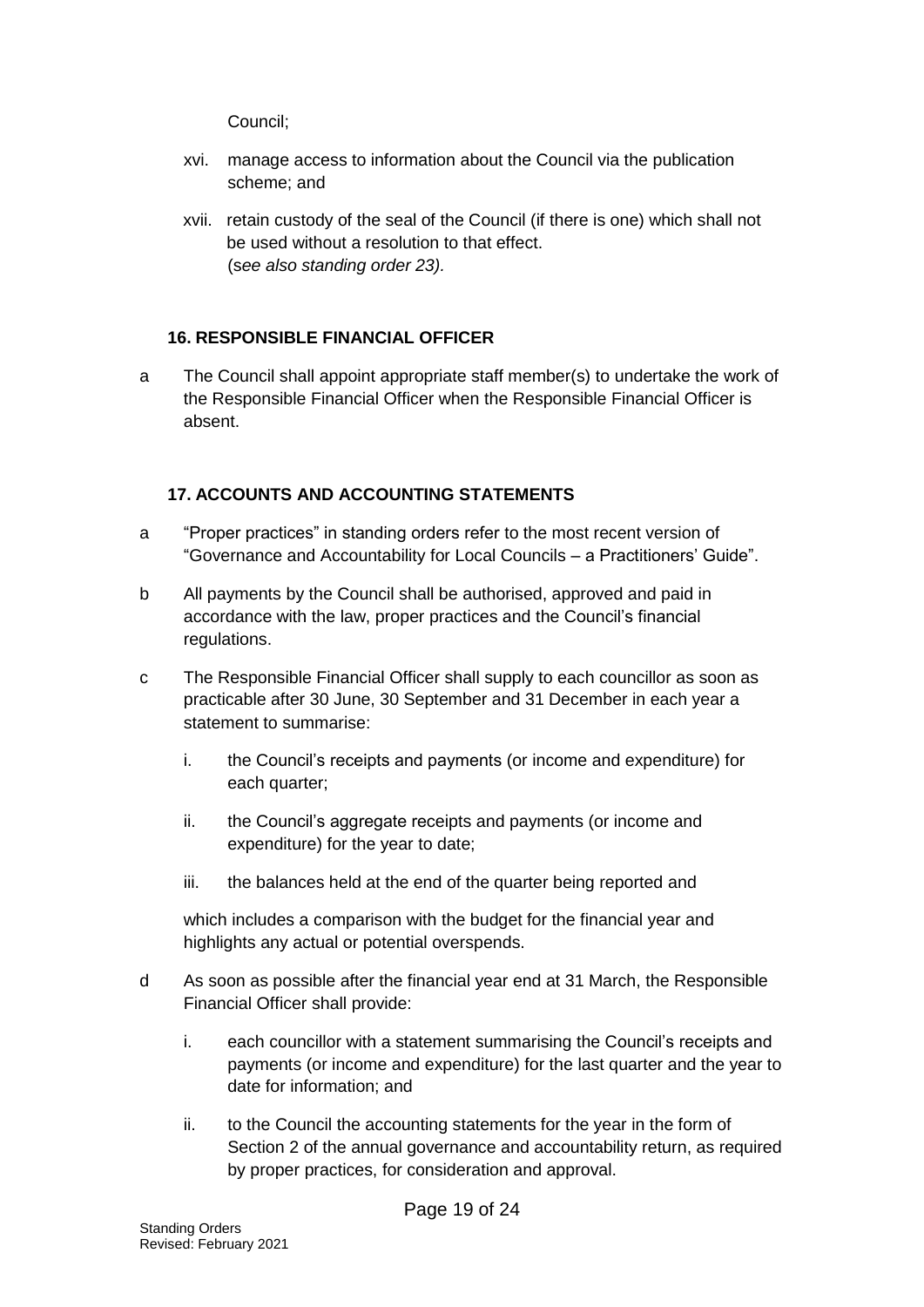e The year-end accounting statements shall be prepared in accordance with proper practices and apply the form of accounts determined by the Council (receipts and payments, or income and expenditure) for the year to 31 March. A completed draft annual governance and accountability return shall be presented to all councillors at least 14 days prior to anticipated approval by the Council. The annual governance and accountability return of the Council, which is subject to external audit, including the annual governance statement, shall be presented to the Council for consideration and formal approval before 30 June.

# <span id="page-19-0"></span>**18. FINANCIAL CONTROLS AND PROCUREMENT**

- a. The Council shall consider and approve financial regulations drawn up by the Responsible Financial Officer, which shall include detailed arrangements in respect of the following:
	- i. the keeping of accounting records and systems of internal controls;
	- ii. the assessment and management of financial risks faced by the Council;
	- iii. the work of the independent internal auditor in accordance with proper practices and the receipt of regular reports from the internal auditor, which shall be required at least annually;
	- iv. the inspection and copying by councillors and local electors of the Council's accounts and/or orders of payments; and
	- v. whether contracts with an estimated value below **£25,000** due to special circumstances are exempt from a tendering process or procurement exercise.
- b. Financial regulations shall be reviewed regularly and at least annually for fitness of purpose.
- c. **A public contract regulated by the Public Contracts Regulations 2015 with an estimated value in excess of £25,000 but less than the relevant thresholds in standing order 18(f) is subject to Regulations 109-114 of the Public Contracts Regulations 2015 which include a requirement on the Council to advertise the contract opportunity on the Contracts Finder website regardless of what other means it uses to advertise the opportunity unless it proposes to use an existing list of approved suppliers (framework agreement).**
- d. Subject to additional requirements in the financial regulations of the Council, the tender process for contracts for the supply of goods, materials, services or the execution of works shall include, as a minimum, the following steps:
	- i. a specification for the goods, materials, services or the execution of works shall be drawn up;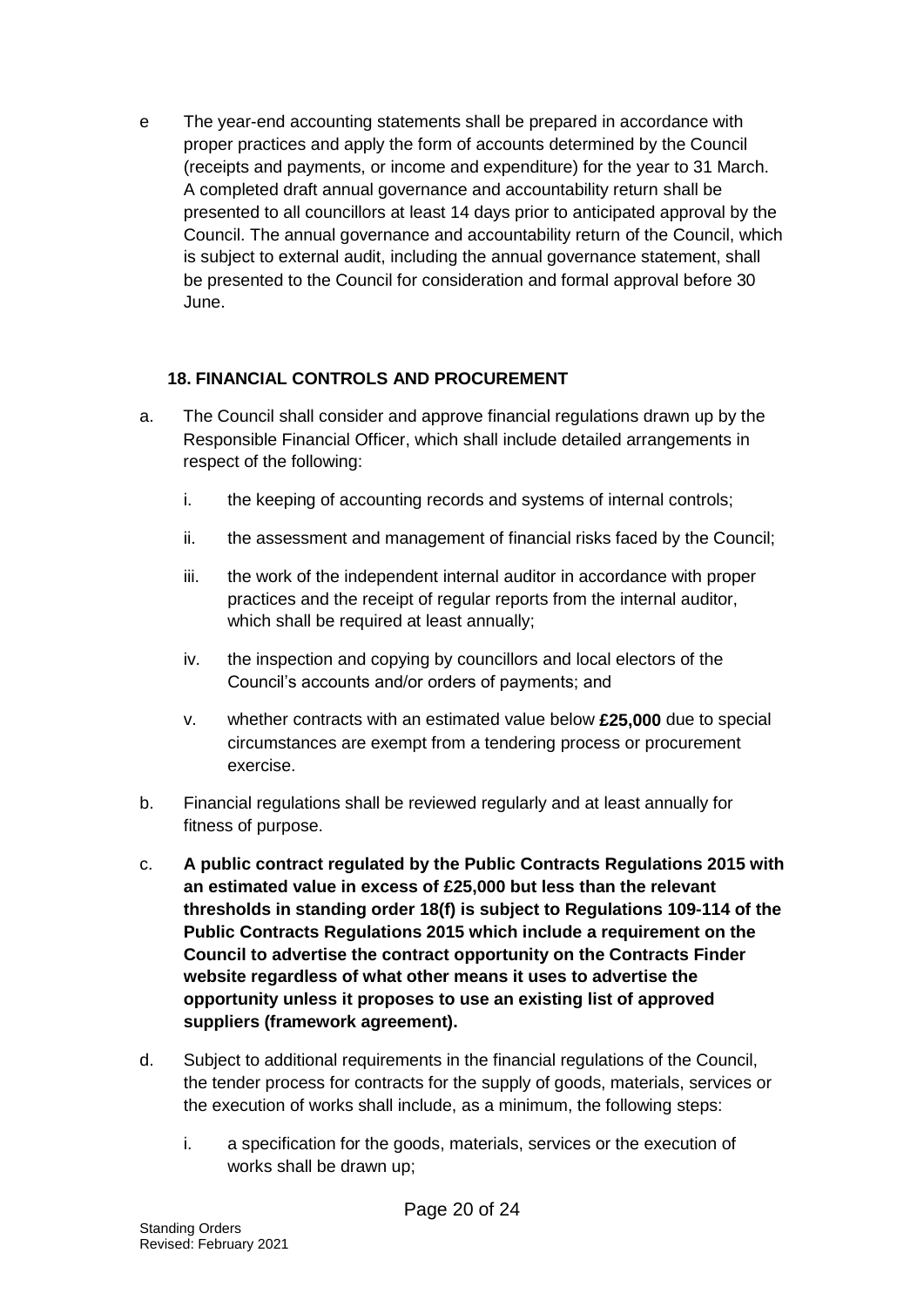- ii. an invitation to tender shall be drawn up to confirm (i) the Council's specification (ii) the time, date and address for the submission of tenders (iii) the date of the Council's written response to the tender and (iv) the prohibition on prospective contractors contacting councillors or staff to encourage or support their tender outside the prescribed process;
- iii. the invitation to tender shall be advertised in a local newspaper and in any other manner that is appropriate;
- iv. tenders are to be submitted in writing in a sealed marked envelope addressed to the Proper Officer;
- v. tenders shall be opened by the Proper Officer in the presence of at least one councillor after the deadline for submission of tenders has passed;
- vi. tenders are to be reported to and considered by the appropriate meeting of the Council or a committee or sub-committee with delegated responsibility.
- e. Neither the Council, nor a committee or a sub-committee with delegated responsibility for considering tenders, is bound to accept the lowest value tender.
- f. **A public contract regulated by the Public Contracts Regulations 2015 with an estimated value in excess of £181,302 for a public service or supply contract or in excess of £4,551,413 for a public works contract (or other thresholds determined by the European Commission every two years and published in the Official Journal of the European Union (OJEU)) shall comply with the relevant procurement procedures and other requirements in the Public Contracts Regulations 2015 which include advertising the contract opportunity on the Contracts Finder website and in OJEU.**
- g. **A public contract in connection with the supply of gas, heat, electricity, drinking water, transport services, or postal services to the public; or the provision of a port or airport; or the exploration for or extraction of gas, oil or solid fuel with an estimated value in excess of £363,424 for a supply, services or design contract; or in excess of £4,551,413 for a works contract; or £820,370 for a social and other specific services contract (or other thresholds determined by the European Commission every two years and published in OJEU) shall comply with the relevant procurement procedures and other requirements in the Utilities Contracts Regulations 2016.**

#### <span id="page-20-0"></span>**19. HANDLING STAFF MATTERS**

a A matter personal to a member of staff that is being considered by a meeting of Council is subject to standing order 11.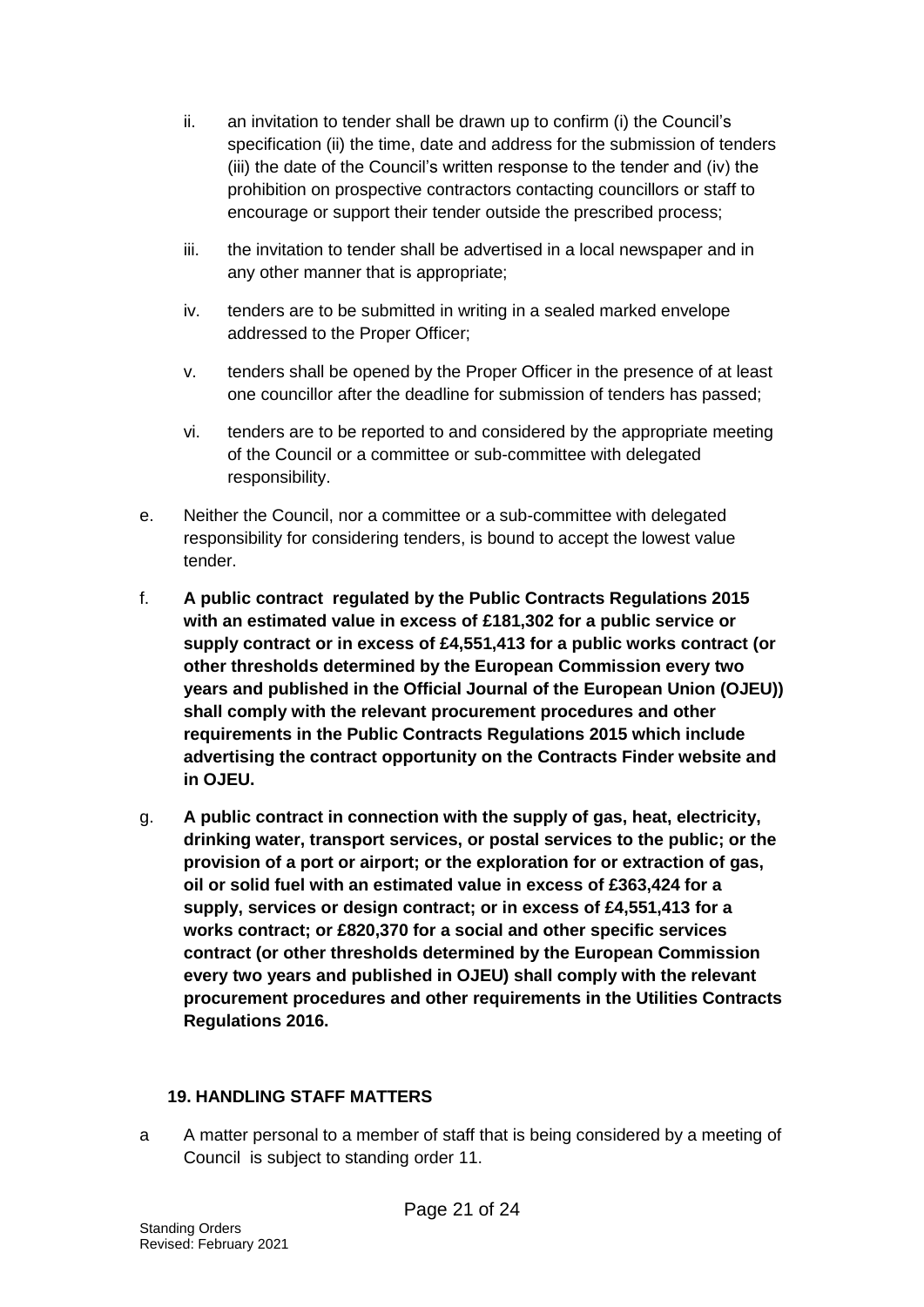- b Subject to the Council's policy regarding absences from work, the Council's most senior member of staff shall notify the chair or, if they are not available, the vice-chair of absence occasioned by illness or other reason and that person shall report such absence to the council at its next meeting.
- c The chair or in their absence, the vice-chair shall upon a resolution conduct a review of the performance and annual appraisal of the work of Clerk/RFO. The reviews and appraisal shall be reported in writing and are subject to approval by resolution by the council.
- d Subject to the Council's policy regarding the handling of grievance matters, the Council's most senior member of staff (or other members of staff) shall contact the chair or in their absence, the vice-chair in respect of an informal or formal grievance matter, and this matter shall be reported back and progressed by resolution of council.
- e Subject to the Council's policy regarding the handling of grievance matters, if an informal or formal grievance matter raised by an employee relates to the chair or vice-chair, this shall be communicated to another member of the council, which shall be reported back and progressed by resolution of the council.
- f Any persons responsible for all or part of the management of staff shall treat as confidential the written records of all meetings relating to their performance, capabilities, grievance or disciplinary matters.
- g In accordance with standing order 11(a), persons with line management responsibilities shall have access to staff records referred to in standing order 19(f).

## <span id="page-21-0"></span>**20. RESPONSIBILITIES TO PROVIDE INFORMATION**

*See also standing order 21.*

- a **In accordance with freedom of information legislation, the Council shall publish information in accordance with its publication scheme and respond to requests for information held by the Council.**
- b. **The Council shall publish information in accordance with the requirements of the Smaller Authorities (Transparency Requirements) (England) Regulations 2015.**
- <span id="page-21-1"></span>**21. RESPONSIBILITIES UNDER DATA PROTECTION LEGISLATION**  (Below is not an exclusive list).

*See also standing order 11.*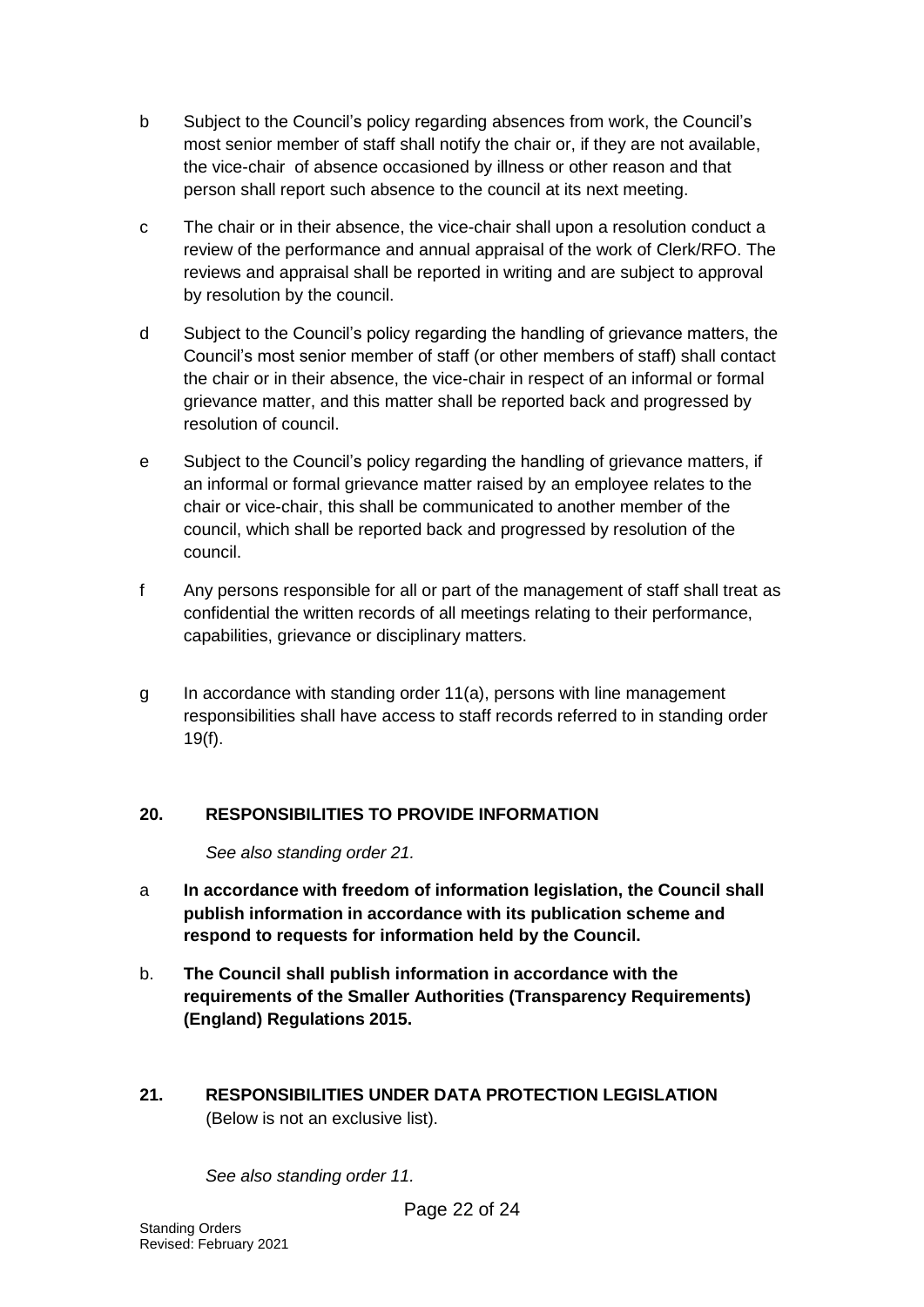- a The Council may appoint a Data Protection Officer.
- b **The Council shall have policies and procedures in place to respond to an individual exercising statutory rights concerning their personal data.**
- c **The Council shall have a written policy in place for responding to and managing a personal data breach.**
- d **The Council shall keep a record of all personal data breaches comprising the facts relating to the personal data breach, its effects and the remedial action taken.**
- e **The Council shall ensure that information communicated in its privacy notice(s) is in an easily accessible and available form and kept up to date.**
- f **The Council shall maintain a written record of its processing activities.**

# <span id="page-22-0"></span>**22. RELATIONS WITH THE PRESS/MEDIA**

a Requests from the press or other media for an oral or written comment or statement from the Council, its councillors or staff shall be handled in accordance with the Council's policy in respect of dealing with the press and/or other media.

# <span id="page-22-1"></span>**23. EXECUTION AND SEALING OF LEGAL DEEDS**

*See also standing orders 15(b)(xii) and (xvii).*

a A legal deed shall not be executed on behalf of the Council unless authorised by a resolution.

**Subject to standing order 23(a), any two councillors may sign, on behalf of the Council, any deed required by law and the Proper Officer shall witness their signatures.**

# <span id="page-22-2"></span>**24. COMMUNICATING WITH DISTRICT AND COUNTY OR UNITARY COUNCILLORS**

- a An invitation to attend a meeting of the Council shall be sent, together with the agenda, to the ward councillor(s) of the District and County Council representing the area of the Council.
- b Unless the Council determines otherwise, a copy of each letter sent to the District and County Council shall be sent to the ward councillor(s) representing the area of the Council.